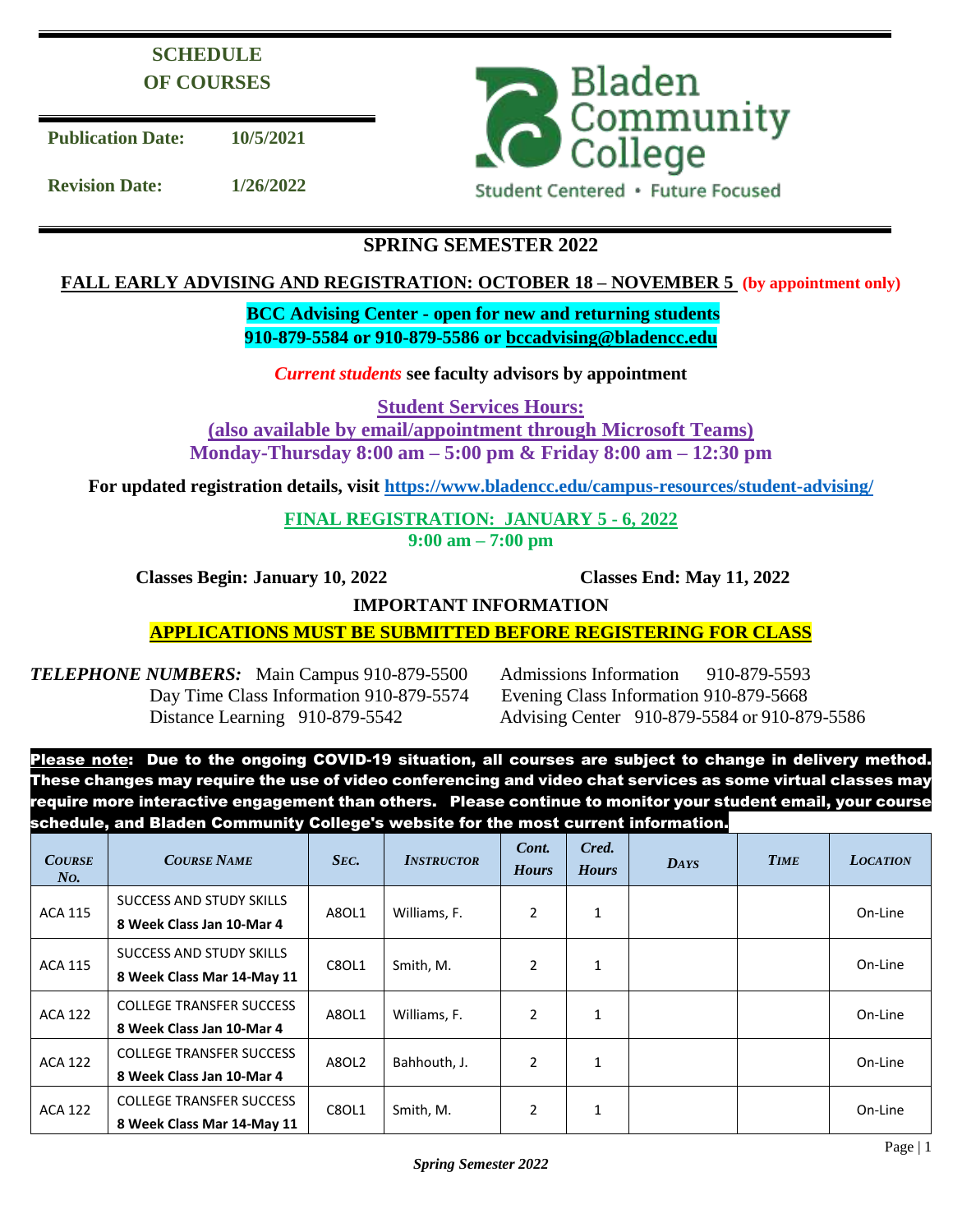| <b>COURSE</b><br>No. | <b>COURSE NAME</b>                                            | SEC.             | <b>INSTRUCTOR</b> | Cont.<br><b>Hours</b> | Cred.<br><b>Hours</b> | <b>DAYS</b> | <b>TIME</b>                    | <b>LOCATION</b>   |
|----------------------|---------------------------------------------------------------|------------------|-------------------|-----------------------|-----------------------|-------------|--------------------------------|-------------------|
| <b>ACA 122</b>       | <b>COLLEGE TRANSFER SUCCESS</b><br>12 Week Class Feb 8-May 11 | BXOL1            | Smith, M.         | $\overline{2}$        | $\mathbf{1}$          |             |                                | On-Line           |
| <b>ACC 121</b>       | PRIN OF MANAGERIAL ACCT                                       | AOL1             | Coe, S.           | 5                     | 4                     |             |                                | On-Line           |
| ACC 150              | <b>ACCT SOFTWARE APPL</b><br>8 Week Class Jan 10-Mar 4        | A8HY1            | Coe, S.           | 4                     | $\overline{2}$        | F           | 8:00-9:15                      | 6/117             |
| <b>AGR 111</b>       | <b>BASIC FARM MAINTENANCE</b><br>cancelled                    | ATR <sub>1</sub> | Marshburn, L.     | 4                     | $\overline{2}$        | <b>TTH</b>  | 12:00 12:25<br>12:26-1:50      | 6/119             |
| <b>AGR 140</b>       | <b>AGRI CHEMICALS</b><br>8 Week Class Mar 14-May 11           | C8OL1            | Marshburn, L      | 4                     | 3                     |             |                                | On-Line           |
| <b>AGR 145</b>       | <b>SMALL FRUITS cancelled</b>                                 | ATR <sub>1</sub> | Marshburn, L.     | 5                     | 3                     | <b>MW</b>   | 12:30-1:45<br>$1:46 - 2:40$    | 6/119             |
| <b>AGR 160</b>       | <b>PLANT SCIENCE cancelled</b>                                | ATR <sub>1</sub> | Marshburn, L.     | $\overline{4}$        | 3                     | <b>TTH</b>  | 9:30 10:20<br>10:21-11:20      | 6/119             |
| <b>AGR 212</b>       | <b>FARM BUSINESS</b><br>MANAGEMENT                            | ATR1             | Marshburn, L.     | 3                     | 3                     | <b>MWF</b>  | $8:00 - 8:50$                  | 6/119             |
| AGR 263              | <b>VEGETABLE PRODUCTION</b>                                   | ATR1             | Marshburn, L.     | 4                     | 3                     | <b>MWF</b>  | 11:00-11:34<br>11:35-12:10     | 6/119             |
| AHR 112              | <b>HEATING TECHNOLOGY</b>                                     | ATR1             | Mattiaccio, E     | 6                     | 4                     | <b>MW</b>   | 8:00-8:50<br>8:51-10:40        | 13/107<br>13/109  |
| AHR 114              | <b>HEAT PUMP TECHNOLOGY</b>                                   | ATR1             | Mattiaccio, E     | 6                     | 4                     | TTH         | $8:00 - 8:50$<br>8:51-10:40    | 13/107<br>13/109  |
| <b>AHR 120</b>       | <b>HVACR MAINTENANCE</b><br>8 Week Class Mar 14-May 11        | C8HN1            | Mattiaccio, E.    | 4                     | $\overline{2}$        | T.          | 5:30-7:45                      | 13/107            |
| <b>AHR 125</b>       | <b>HVACR ELECTRONICS</b>                                      | ATR1             | Mattiaccio, E     | 4                     | 3                     | <b>MW</b>   | 11:00-11:50<br>11:51-12:50     | 13/107<br>13/109  |
| AHR 160              | REFRIGERANT CERTIFICATION<br>8 Week Class Jan 10-Mar 4        | A8BL1            | Mattiaccio, E     | 1                     | $\mathbf{1}$          | T           | 11:00-12:15                    | 13/107            |
| <b>AHR 180</b>       | <b>HVACR CUSTOMER RELATIONS</b><br>8 Week Class Mar 14-May 11 | C8BL1            | Mattiaccio, E     | 1                     | $\mathbf{1}$          | T           | 11:00-12:15                    | 13/107            |
| <b>ANS 111</b>       | SUSTAINABLE LIVESTOCK<br>MANAGEMENT                           | AOL1             | Marshburn, L.     | 4                     | 3                     |             |                                | On-Line           |
| <b>ANS 150</b>       | ANIMAL HEALTH<br>MANAGEMENT                                   | ATR1             | Marshburn, L.     | 3                     | 3                     | <b>MWF</b>  | $9:00-9:50$                    | 6/119             |
| ART 111              | <b>ART APPRECIATION</b>                                       | ATR1             | Kendall, B.       | 3                     | 3                     | TTH         | 11:00-12:15                    | 14/135            |
| ART 111              | <b>ART APPRECIATION</b><br>8 Week Class Jan 10-Mar 4          | A8OL1            | Newman, L.        | 3                     | 3                     |             |                                | On-Line           |
| ART 111              | <b>ART APPRECIATION</b><br>8 Week Class Mar 14-May 11         | <b>C8OL1</b>     | Newman, L.        | 3                     | 3                     |             |                                | On-Line           |
| ART 115              | ART HISTORY SURVEY II<br>8 Week Class Mar 14-May 11           | C8OL1            | Jacobson, J       | 3                     | 3                     |             |                                | On-Line           |
| ART 115              | ART HISTORY SURVEY II<br>8 Week Class Mar 14-May 11           | <b>C8OL2</b>     | Staff             | 3                     | 3                     |             |                                | On-Line           |
| ATR 112              | INTRO TO AUTOMATION<br>cancelled                              | ATR <sub>1</sub> | Oxendine, K       | 5                     | 3                     | ŦŦĦ         | $2:00 - 2:50$<br>$2:51 - 4:15$ | 15/120<br>15/119B |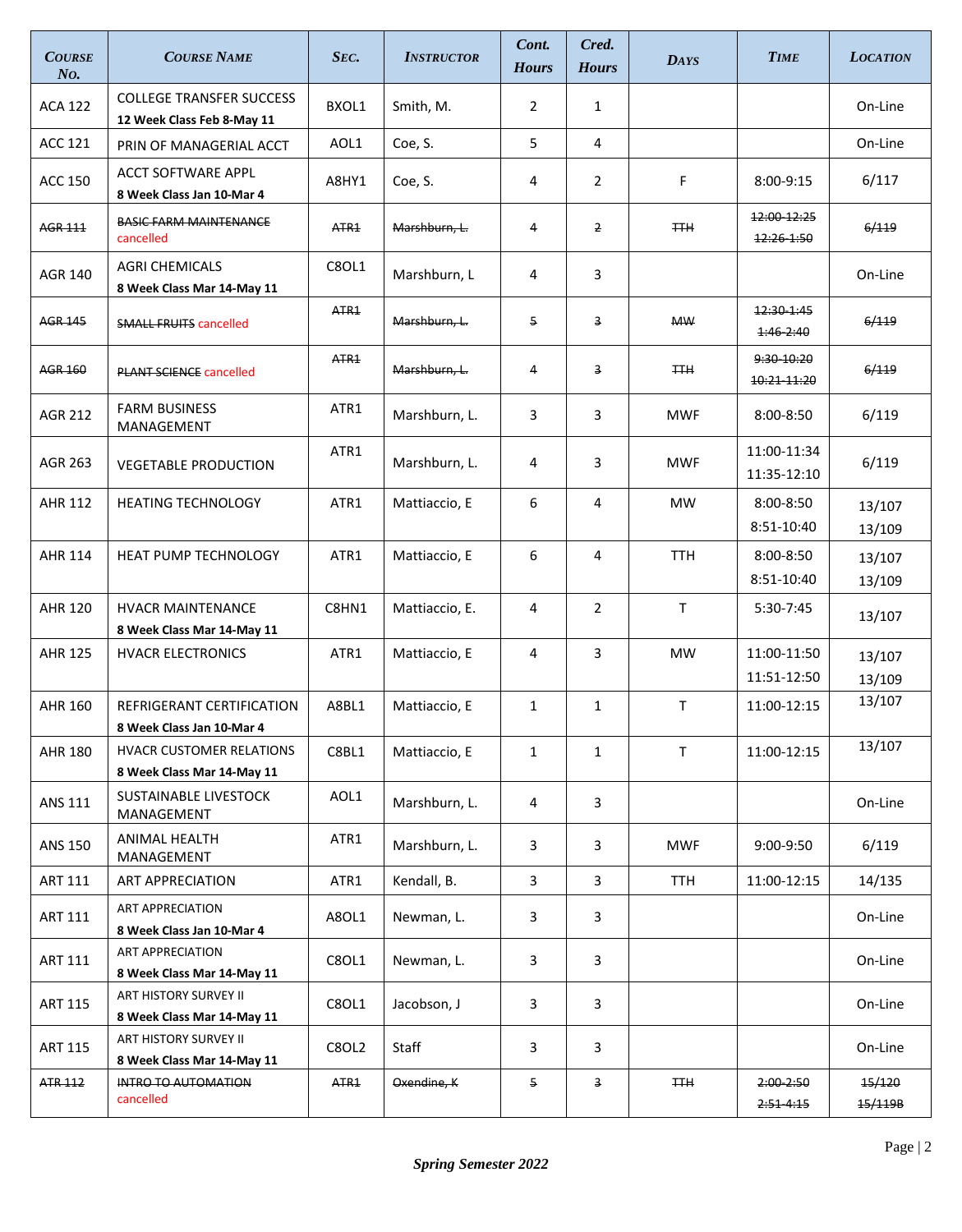| <b>COURSE</b><br>No. | <b>COURSE NAME</b>                                                 | SEC.             | <b>INSTRUCTOR</b> | Cont.<br><b>Hours</b>   | Cred.<br><b>Hours</b> | <b>DAYS</b>            | <b>TIME</b>               | <b>LOCATION</b>   |
|----------------------|--------------------------------------------------------------------|------------------|-------------------|-------------------------|-----------------------|------------------------|---------------------------|-------------------|
| <b>ATR 280</b>       | ROBOTIC FUNDAMENTALS                                               | ATR1             | Humphrey, D       | 5                       | 4                     | <b>MW</b>              | 12:20-1:35<br>1:36-2:35   | 13/103<br>15/119B |
| <b>BAF 131</b>       | <b>FUND OF BANK LENDING</b><br>8 Week Class Jan 10-Mar 4           | A8OL1            | Mitchell, W.      | 3                       | 3                     |                        |                           | On-Line           |
| <b>BIO 111</b>       | <b>GENERAL BIOLOGY I</b>                                           | ATR1             | Locklear, B.      | 6                       | 4                     | <b>TH</b><br>$T$ (lab) | 8:00-10:40                | 14/133<br>14/121  |
| <b>BIO 111</b>       | <b>GENERAL BIOLOGY I</b>                                           | ATR <sub>2</sub> | Locklear, B.      | 6                       | 4                     | MF<br>W (lab)          | 8:10-9:50                 | 14/133<br>14/122  |
| <b>BIO 111</b>       | <b>GENERAL BIOLOGY I</b><br>12 Week Class Feb 8-May 11             | BXHY1            | Locklear, B.      | 6                       | 4                     | TH (lab)               | 11:00-1:50                | 14/122            |
| <b>BIO 111</b>       | <b>GENERAL BIOLOGY I</b><br><b>Lab Kit Required</b>                | AOL1             | Locklear, B.      | 6                       | 4                     |                        |                           | On-Line           |
| <b>BIO 111</b>       | <b>GENERAL BIOLOGY I</b><br><b>Lab Kit Required</b>                | AOL <sub>2</sub> | Horne, D.         | 6                       | 4                     |                        |                           | On-Line           |
| <b>BIO 112</b>       | <b>GENERAL BIOLOGY II</b>                                          | ATR <sub>2</sub> | Locklear-King, P  | 6                       | 4                     | <b>WTH</b><br>MT (lab) | 8:10-9:25                 | 14/133<br>14/122  |
| <b>BIO 112</b>       | <b>GENERAL BIOLOGY II</b>                                          | ATR3             | Locklear-King, P  | 6                       | 4                     | <b>WTH</b><br>MT (lab) | 9:35-10:50                | 14/133<br>14/122  |
| <b>BIO 112</b>       | <b>GENERAL BIOLOGY II</b><br>Lab Kit Required cancelled            | AOL <sub>1</sub> | Awadallah, N.     | 6                       | $\overline{4}$        |                        |                           | On-Line           |
| <b>BIO 168</b>       | ANATOMY & PHYSIOLOGY I                                             | ATR1             | Horne, D.         | 6                       | 4                     | <b>TH</b><br>T(lab)    | 11:00-1:40                | 14/133<br>14/121  |
| <b>BIO 168</b>       | <b>ANATOMY &amp; PHYSIOLOGY I</b>                                  | ABN1             | Locklear-King, P  | 6                       | 4                     | M(lab)                 | 5:30-8:10                 | 14/121            |
| <b>BIO 168</b>       | <b>ANATOMY &amp; PHYSIOLOGY I</b><br>Lab Kit and Software Required | AOL1             | Fulmer, L         | 6                       | 4                     |                        |                           | On-Line           |
| <b>BIO 169</b>       | ANATOMY & PHYSIOLOGY II                                            | ATR <sub>2</sub> | Locklear-King, P  | 6                       | 4                     | W<br>M (lab)           | 12:00-2:40                | 14/133<br>14/121  |
| <b>BIO 169</b>       | ANATOMY & PHYSIOLOGY II                                            | ABN1             | Horne, D.         | 6                       | 4                     | T(lab)                 | 5:30-8:10                 | 14/121            |
| <b>BIO 169</b>       | ANATOMY & PHYSIOLOGY II<br>Lab Kit and Software Required           | AOL1             | Awadallah, N.     | 6                       | 4                     |                        |                           | On-Line           |
| <b>BPR 111</b>       | <b>PRINT READING</b><br>cancelled                                  | ATR <sub>1</sub> | Humphrey, D       | $\overline{\mathbf{3}}$ | $\overline{2}$        | Ŧ.                     | $3:00 - 3:50$<br>3:515:40 | 13/103            |
| <b>BPR 130</b>       | PRINT READING-<br>CONSTRUCTION<br>January 3-January 26             | V1WA             | Moore, J.         | 3                       | 3                     | M-F                    | 8:20-10:45                | 11/104            |
| <b>BUS 137</b>       | PRINCIPLES OF<br>MANAGEMENT                                        | ATR1             | Mitchell, W.      | 3                       | 3                     | TTH                    | 8:00-9:15                 | 6/118             |
| <b>BUS 225</b>       | <b>BUSINESS FINANCE</b>                                            | AOL1             | Mitchell, W.      | 4                       | 3                     |                        |                           | On-Line           |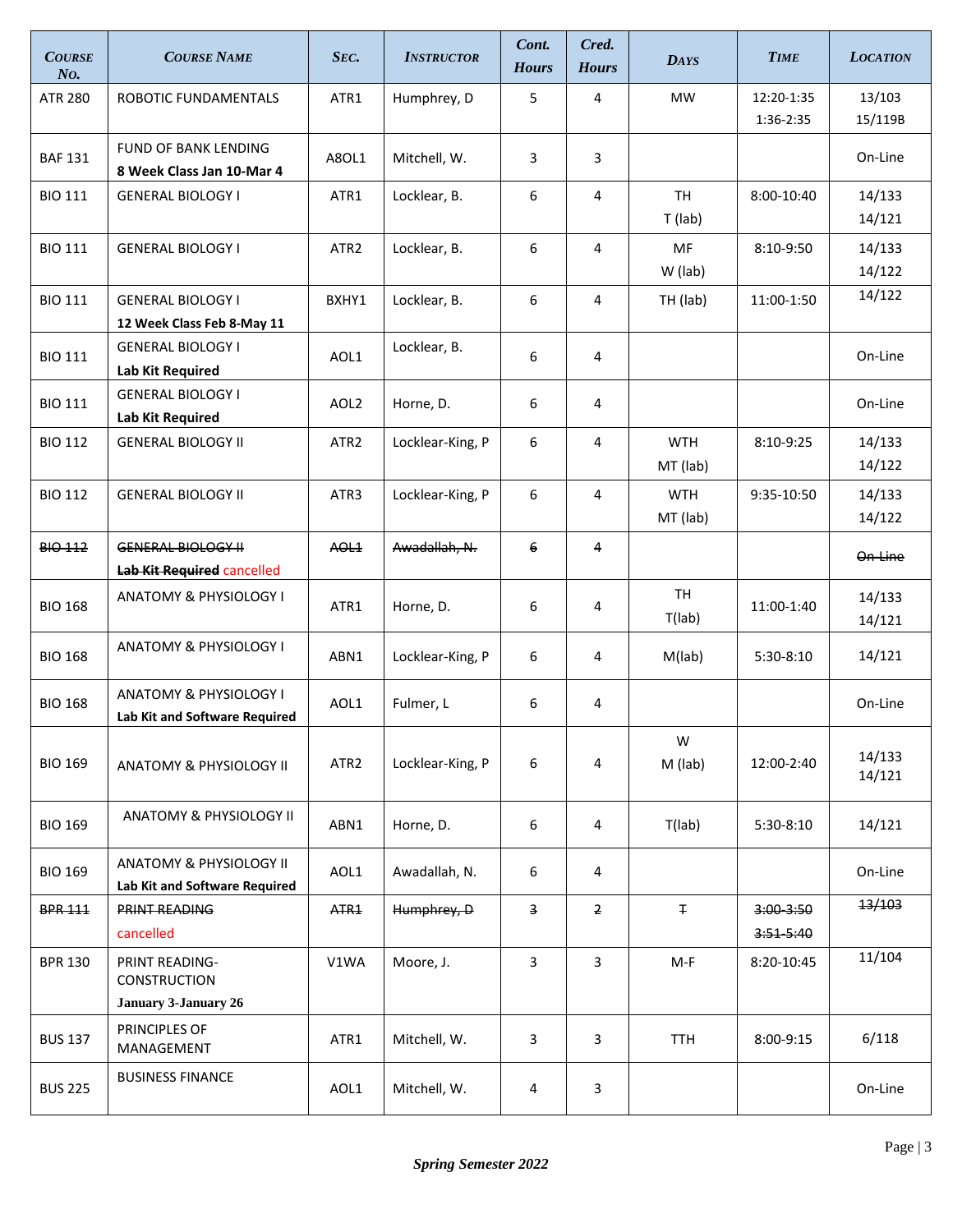| <b>COURSE</b><br>No. | <b>COURSE NAME</b>                                                | SEC.              | <b>INSTRUCTOR</b> | Cont.<br><b>Hours</b>   | Cred.<br><b>Hours</b>   | <b>DAYS</b>              | <b>TIME</b>                 | <b>LOCATION</b> |
|----------------------|-------------------------------------------------------------------|-------------------|-------------------|-------------------------|-------------------------|--------------------------|-----------------------------|-----------------|
| <b>BUS 260</b>       | <b>BUSINESS COMMUNICATION</b>                                     | AOL1              | Dowless, E.       | 3                       | 3                       |                          |                             | On-Line         |
| CAR<br>111BB         | <b>CARPENTRY I</b><br>March 2-June 2                              | V1WA              | Moore, J.         | 9                       | 8                       | M-F                      | $8:20 - 8:50$<br>8:51-10:45 | 11/104          |
| CAR<br>112BB         | <b>CARPENTRY II</b><br>March 12-June 2                            | V <sub>2</sub> WA | Moore, J.         | 9                       | 8                       | M-F                      | 12:00-12:50<br>12:51-2:30   | 11/104          |
| <b>CAR 114</b>       | RESIDENTIAL BLDG. CODES<br>January 3-February 17                  | V <sub>2</sub> WA | Moore, J.         | 3                       | 3                       | M-F                      | 12:00-1:15                  | 11/104          |
| <b>CAR 115</b>       | RES PLANNING/ESTIMATING<br>January 3-February 17                  | V <sub>2</sub> WA | Moore, J.         | 3                       | 3                       | M-F                      | 1:16-2:30                   | 11/104          |
| <b>CCT 110</b>       | <b>INTRO TO CYBER CRIME</b><br>8 Week Class Jan 10-Mar 4          | A8OL1             | Graham, P.        | 3                       | 3                       |                          |                             | On-Line         |
| CHM 151              | <b>GENERAL CHEMISTRY I cancelled</b>                              | AITV <sub>1</sub> | Whitehurst, G     | 6                       | 4                       | <b>MTW</b><br>$TH$ (lab) | 9:30-10:45                  | 1/105<br>14/122 |
| <b>CHM 151</b>       | <b>GENERAL CHEMISTRY I</b><br><b>Lab Kit Required</b>             | AOL1              | Scott, F.         | 6                       | 4                       |                          |                             | On-Line         |
| <b>CHM 152</b>       | <b>GENERAL CHEMISTRY II</b>                                       | AITV1             | Whitehurst, G     | 6                       | 4                       | <b>MTW</b><br>TH (lab)   | 8:00-9:15                   | 1/105<br>14/122 |
| <b>CHM 152</b>       | <b>GENERAL CHEMISTRY II</b><br><b>Lab Kit Required cancelled</b>  | AOL <sub>1</sub>  | Scott, F.         | 6                       | 4                       |                          |                             | On-Line         |
| CIS 110              | <b>INTRO TO COMPUTERS</b><br>8 Week Class Mar 14-May 11           | C8HY1             | Graham, P.        | 4                       | 3                       | <b>MWF</b>               | 11:00-11:50                 | 6/118           |
| <b>CIS 110</b>       | <b>INTRO TO COMPUTERS cancelled</b><br>8 Week Class Mar 14 May 11 | C <sub>8HY2</sub> | Graham, P.        | 4                       | 3                       | <b>TTH</b>               | 9:30-10:45                  | 6/118           |
| CIS 110              | <b>INTRO TO COMPUTERS</b><br>8 Week Class Jan 10-Mar 4            | A8OL1             | Graham, P.        | 4                       | 3                       |                          |                             | On-Line         |
| CIS 110              | <b>INTRO TO COMPUTERS</b><br>8 Week Class Mar 14-May 11           | C8OL1             | Graham, P.        | 4                       | 3                       |                          |                             | On-Line         |
| CIS 110              | <b>INTRO TO COMPUTERS</b><br>8 Week Class Mar 14-May 11           | <b>C8OL2</b>      | Graham, P.        | 4                       | 3                       |                          |                             | On-Line         |
| <b>CIS 115</b>       | INTRO TO PROG. & LOGIC                                            | AHY1              | Bryan, L.         | 5                       | 3                       | TH                       | 9:30-10:50                  | 15/106          |
| CJC 121              | LAW ENFORCEMENT<br><b>OPERATIONS</b><br>8 Week Class Jan 10-Mar 4 | A8OL1             | Trogdon, J.       | 3                       | 3                       |                          |                             | On-Line         |
| CJC 131              | <b>CRIMINAL LAW cancelled</b>                                     | ATR <sub>1</sub>  | Trogdon, J.       | $\overline{\mathbf{3}}$ | $\overline{\mathbf{3}}$ | <b>MW</b>                | 9:00-10:15                  | 1/114           |
| CJC 131              | <b>CRIMINAL LAW</b>                                               | AOL1S             | Trogdon, J.       | 3                       | 3                       | MW                       | 9:00-10:15                  | ZOOM            |
| CJC 151              | <b>LOSS PREVENTION</b><br>8 Week Class Mar 14-May 11              | C8OL1             | Trogdon, J.       | 3                       | 3                       |                          |                             | On-Line         |
| CJC 170              | CRITICAL INCIDENT<br><b>MANAGEMENT cancelled</b>                  | ATR <sub>1</sub>  | Trogdon, J.       | $\overline{\mathbf{3}}$ | $\overline{\mathbf{3}}$ | <b>MW</b>                | 10:30-11:45                 | 1/114           |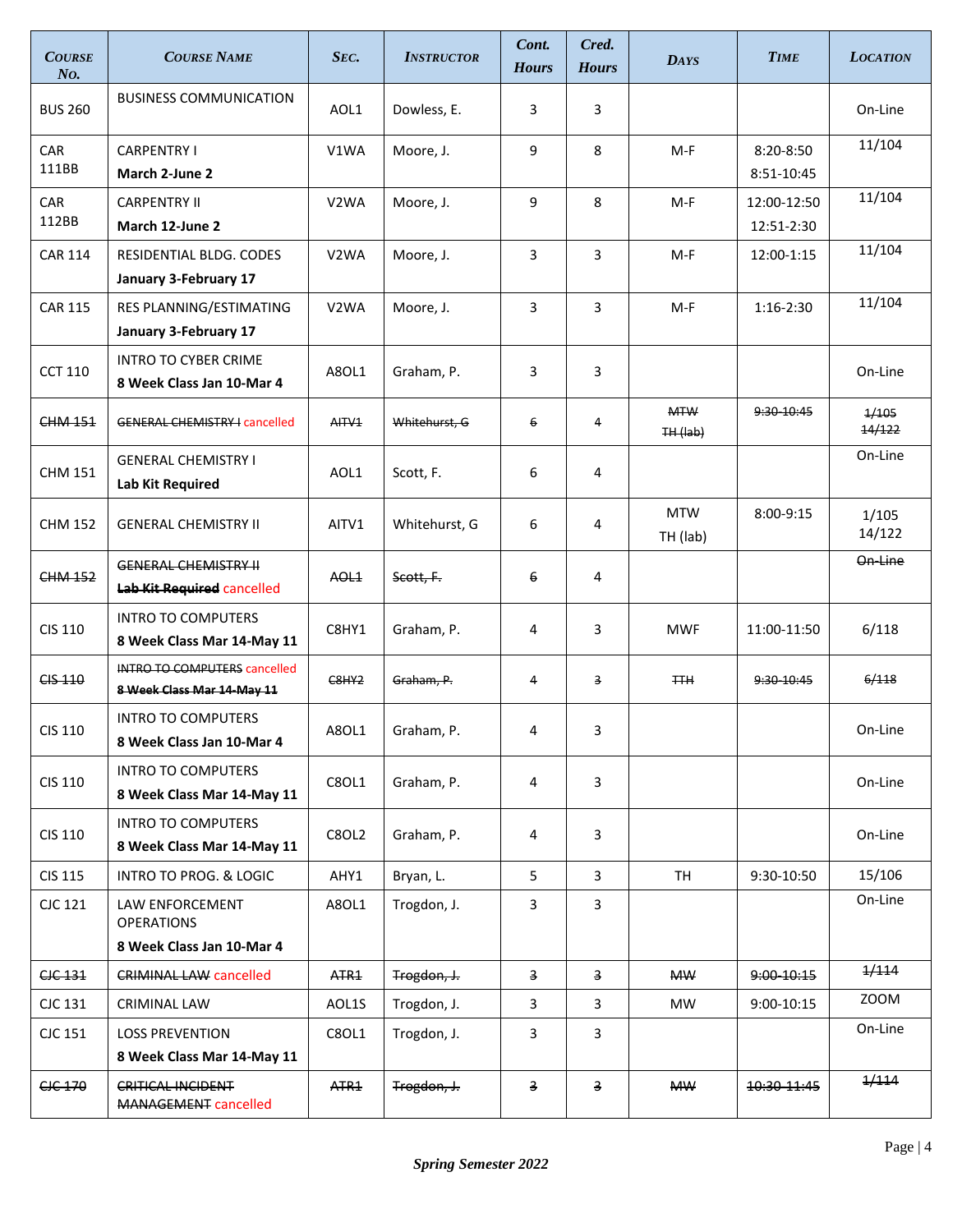| <b>COURSE</b><br>N <sub>O</sub> | <b>COURSE NAME</b>                                       | SEC.                           | <b>INSTRUCTOR</b> | Cont.<br><b>Hours</b> | Cred.<br><b>Hours</b> | <b>DAYS</b>                                | <b>TIME</b>                                                                     | <b>LOCATION</b> |
|---------------------------------|----------------------------------------------------------|--------------------------------|-------------------|-----------------------|-----------------------|--------------------------------------------|---------------------------------------------------------------------------------|-----------------|
| CJC 170                         | <b>CRITICAL INCIDENT</b><br>MANAGEMENT                   | AOL1S                          | Trogdon, J.       | 3                     | 3                     | <b>MW</b>                                  | 10:30-11:45                                                                     | <b>ZOOM</b>     |
| <b>CJC 225</b>                  | <b>CRISIS INTERVENTION</b><br>8 Week Class Mar 14-May 11 | C8OL1                          | Trogdon, J.       | 3                     | 3                     |                                            |                                                                                 | On-Line         |
| CJC 231                         | CONSTITUTIONAL LAW<br>8 Week Class Jan 10-Mar 4          | A8OL1                          | Trogdon, J.       | 3                     | 3                     |                                            |                                                                                 | On-Line         |
| <b>COM 120</b>                  | INTRO TO INTERPERSONAL<br><b>COM</b>                     | AOL1                           | Rohlf, B.         | 3                     | 3                     |                                            |                                                                                 | On-Line         |
| <b>COM 231</b>                  | PUBLIC SPEAKING                                          | ATR1                           | Rohlf, B.         | 3                     | 3                     | <b>TTH</b>                                 | 12:30-1:45                                                                      | 1/104           |
| <b>COM 231</b>                  | PUBLIC SPEAKING                                          | AOL1                           | Rohlf, B.         | 3                     | 3                     |                                            |                                                                                 | On-Line         |
| <b>COM 231</b>                  | PUBLIC SPEAKING                                          | AOL <sub>2</sub>               | Jones, L.         | 3                     | 3                     |                                            |                                                                                 | On-Line         |
| <b>COM 231</b>                  | PUBLIC SPEAKING<br>8 Week Class Mar 14-May 11            | C8OL1                          | Singletary, M.    | 3                     | 3                     |                                            |                                                                                 | On-Line         |
| COS 111                         | <b>COSMETOLOGY CONCEPTS</b>                              | ATR1                           | Jones, J          | 4                     | 4                     | МT                                         | 8:00-10:00                                                                      | 3/112           |
| <b>COS</b><br>111BB             | <b>COSMETOLOGY CONCEPTS I</b><br>01/03/2022-06/03/2022   | V1WA                           | Burney, C         | 2                     | $\overline{2}$        | MT                                         | 8:15-9:15                                                                       | 3/102           |
| <b>COS</b><br>111BB             | <b>COSMETOLOGY CONCEPTS I</b><br>01/03/2022-06/03/2022   | V <sub>2</sub> WA              | Burney, C         | $\overline{2}$        | $\overline{2}$        | МT                                         | 11:45-12:45                                                                     | 3/110           |
| COS 112                         | SALON I                                                  | ATR1                           | Jones, J          | 24                    | 8                     | МT<br>MT<br><b>WTH</b><br><b>WTH</b><br>F. | 10:05-1:05<br>1:35-2:35<br>$8:00-1:00$<br>1:35-2:35<br>8:00-12:00               | 3/105           |
| <b>COS</b><br>112BB             | SALON I<br>01/03/2022-06/03/2022                         | V1WA                           | Burney, C         | 12                    | 4                     | MT<br>W-F                                  | 9:20-11:00<br>8:15-11:00                                                        | 3/102           |
| <b>COS</b><br>112BB             | SALON<br>01/03/2022-06/03/2022                           | V <sub>2</sub> WA              | Burney, C         | 12                    | 4                     | МT<br>W-F                                  | 12:50-2:30<br>11:45-2:30                                                        | 3/102           |
| COS 113                         | <b>COSMETOLOGY CONCEPTS II</b>                           | ATR1                           | Smith, M          | $\overline{4}$        | 4                     | <b>WTH</b>                                 | 8:00-10:00                                                                      | 3/112           |
| <b>COS</b><br>113BB             | <b>COSMETOLOGY CONCEPTS II</b><br>01/03/2022-06/03/2022  | V1WA                           | Lewis, A          | 2                     | $\overline{2}$        | МT                                         | 8:15-9:15                                                                       | 3/110           |
| CO <sub>S</sub><br><b>113BB</b> | COSMETOLOGY CONCEPTS II<br>01/03/2022-06/03/2022         | V <sub>2</sub> WA<br>cancelled | Lewis, A          | 2                     | $\overline{2}$        | <b>MT</b>                                  | 11:45-12:45                                                                     | 3/110           |
| COS 114                         | SALON II                                                 | ATR1                           | Smith, M          | 24                    | 8                     | MT<br>MT<br>W<br>TH<br>TH<br>F             | $8:00-1:00$<br>1:35-3:05<br>10:05-11:35<br>10:05-1:05<br>1:35-3:05<br>8:00-1:00 | 3/103           |
| <b>COS</b><br>114BB             | <b>SALON II</b><br>01/03/2022-06/03/2022                 | V1WA                           | Lewis, A          | 12                    | 4                     | MT<br>W-F                                  | 9:20-11:00<br>8:15-11:00                                                        | 3/110           |
| CO <sub>S</sub><br>114BB        | <b>SALON H</b><br>01/03/2022 06/03/2022                  | V <sub>2</sub> WA<br>cancelled | Lewis, A          | $12^{\circ}$          | 4                     | M <sub>T</sub><br>$W-F$                    | 12:50-2:30<br>11:45-2:30                                                        | 3/110           |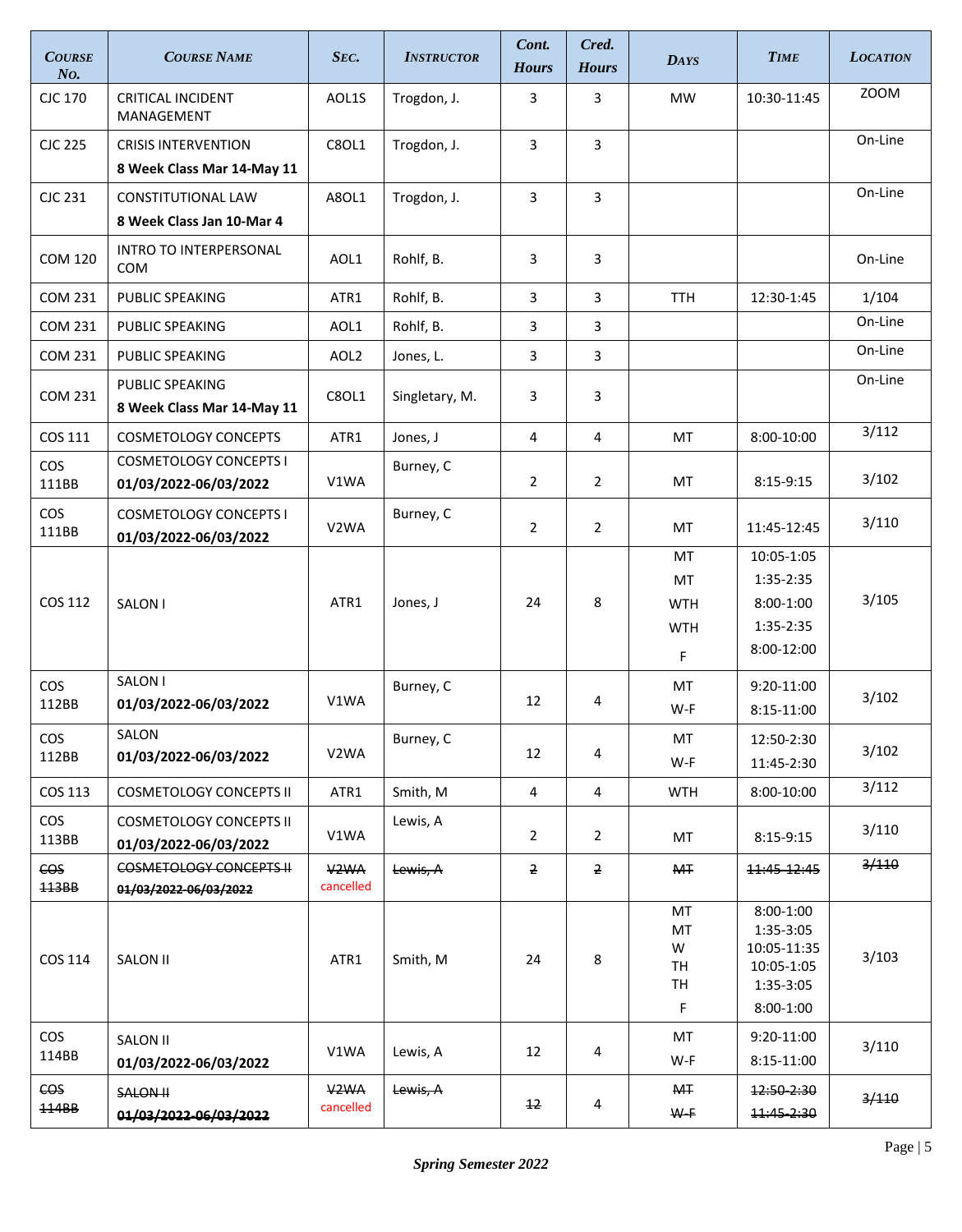| <b>COURSE</b><br>N <sub>O</sub> | <b>COURSE NAME</b>                                                                                           | Sec.  | <b>INSTRUCTOR</b>    | Cont.<br><b>Hours</b> | Cred.<br><b>Hours</b> | <b>DAYS</b>              | <b>TIME</b>                                                          | <b>LOCATION</b>                  |
|---------------------------------|--------------------------------------------------------------------------------------------------------------|-------|----------------------|-----------------------|-----------------------|--------------------------|----------------------------------------------------------------------|----------------------------------|
| COS 117                         | <b>COSMETOLOGY CONCEPTS IV</b>                                                                               | ATR1  | Hunt, S              | $\overline{2}$        | $\overline{2}$        | F                        | 8:00-10:00                                                           | 3/112                            |
| <b>COS 118</b>                  | <b>SALON IV</b>                                                                                              | ATR1  | Hunt, S              | 21                    | $\overline{7}$        | MT<br>MT<br>W<br>TH<br>F | $8:00-1:00$<br>1:35-3:05<br>8:00-11:00<br>$9:00-1:00$<br>10:05-11:05 | 3/103                            |
| COS 223                         | <b>COMTEMP HAIR COLORING</b>                                                                                 | AOL1  | Lewis, A             | 4                     | $\overline{2}$        |                          |                                                                      | On-Line                          |
| COS 273                         | <b>INSTRUCTOR CONCEPTS I</b>                                                                                 | AHY1  | Lewis, A             | 5                     | 5                     | M                        | 1:35-3:05                                                            | 3/112                            |
| COS 274                         | <b>INSTRUCTOR PRACTICUM I</b>                                                                                | ABL1  | Smith, M<br>Jones, J | 21                    | $\overline{7}$        | MT<br>MT<br>W<br>TН      | 8:00-10:00<br>10:05-1:05<br>8:00-11:35<br>$8:00-1:00$                | 3/112<br>3/103<br>3/103<br>3/103 |
| <b>CSC 111</b>                  | <b>INTRO TO ETHICAL HACKING</b>                                                                              | AOL1  | Coleman, M.          | 3                     | $\overline{3}$        |                          |                                                                      | On-Line                          |
| <b>CSC 218</b>                  | SWIFT PROGRAMMING II                                                                                         | AHY1  | Bryan, L.            | 5                     | 3                     | $\mathsf{T}$             | 9:30-10:50                                                           | 15/106                           |
| <b>CSC 234</b>                  | ADVANCED C++<br>PROGRAMMING<br>8 Week Class Jan 10-Mar 4                                                     | A8OL1 | Coleman, M.          | 5                     | 3                     |                          |                                                                      | On-Line                          |
| <b>CSV 110</b>                  | <b>INTRO TO CUSTOMER SERV</b>                                                                                | ATR1  | Mitchell, W.         | 3                     | 3                     | <b>TTH</b>               | 9:30-10:45                                                           | 6/117                            |
| CTI 141                         | <b>CLOUD AND STORAGE</b><br><b>CONCEPTS</b>                                                                  | AHY1  | Coleman, M.          | 5                     | 3                     | W                        | 9:00-10:50                                                           | 6/118                            |
| <b>CTS 130</b>                  | SPREADSHEET                                                                                                  | AHY1  | Graham, P.           | 4                     | 3                     | <b>TH</b>                | 12:30-1:45                                                           | 6/118                            |
| <b>CTS 289</b>                  | SYSTEM SUPPORT PROJECT<br><b>On-campus class meetings:</b><br>Jan 11, Feb 8, Mar 15,<br>Apr 12, May 3        | AHY1  | Coleman, M.          | 5                     | 3                     | $\mathsf{T}$             | 11:00-12:15                                                          | 6/118                            |
| <b>ECO 251</b>                  | PRIN. OF MICROECONOMICS                                                                                      | AOL1  | Mitchell, W.         | 3                     | 3                     |                          |                                                                      | On-Line                          |
| <b>ECO 252</b>                  | PRIN. OF MACROECONOMICS                                                                                      | ATR1  | Mitchell, W.         | 3                     | 3                     | MW                       | $1:00-2:15$                                                          | 6/117                            |
| <b>EDU 119</b>                  | INTRO TO EARLY CHILD ED                                                                                      | AOL1  | Johnson, J           | 4                     | $\overline{4}$        |                          |                                                                      | On-Line                          |
| <b>EDU 131</b>                  | CHILD, FAMILY and COMM<br>8 Week Class Jan 10-Mar 4                                                          | A8OL1 | Johnson, J           | 3                     | 3                     |                          |                                                                      | On-Line                          |
| <b>EDU 153</b>                  | HEALTH, SAFETY & NUT<br>8 Week Class Mar 14-May 11                                                           | C8OL1 | Johnson, J           | 3                     | 3                     |                          |                                                                      | On-Line                          |
| <b>EDU 216</b>                  | <b>FOUNDATIONS OF</b><br><b>EDUCATION</b>                                                                    | AOL1  | McAnulty, P          | 3                     | 3                     |                          |                                                                      | On-Line                          |
| <b>EDU 221</b>                  | <b>CHILDREN WITH</b><br><b>EXCEPTIONALITIES</b>                                                              | AOL1  | McAnulty, P          | 3                     | 3                     |                          |                                                                      | On-Line                          |
| <b>EDU 250</b>                  | TEACHER LICENSURE PREP<br>8 Week Class Mar 14-May 11                                                         | C8OL1 | McAnulty, P          | 3                     | 3                     |                          |                                                                      | On-Line                          |
| <b>EDU 251</b>                  | <b>EXPLORATION ACTIVITIES</b><br>On-campus class meetings:<br>January 11, February 15,<br>March 15, April 26 | AHY1  | Johnson, J           | 3                     | $\overline{3}$        | $\mathsf T$              | 5:00-5:50                                                            | 1/114                            |
| <b>EDU 261</b>                  | EC ADMIN I<br>8 Week Class Jan 10-Mar 4                                                                      | A8OL1 | Johnson, J           | 3                     | 3                     |                          |                                                                      | On-Line                          |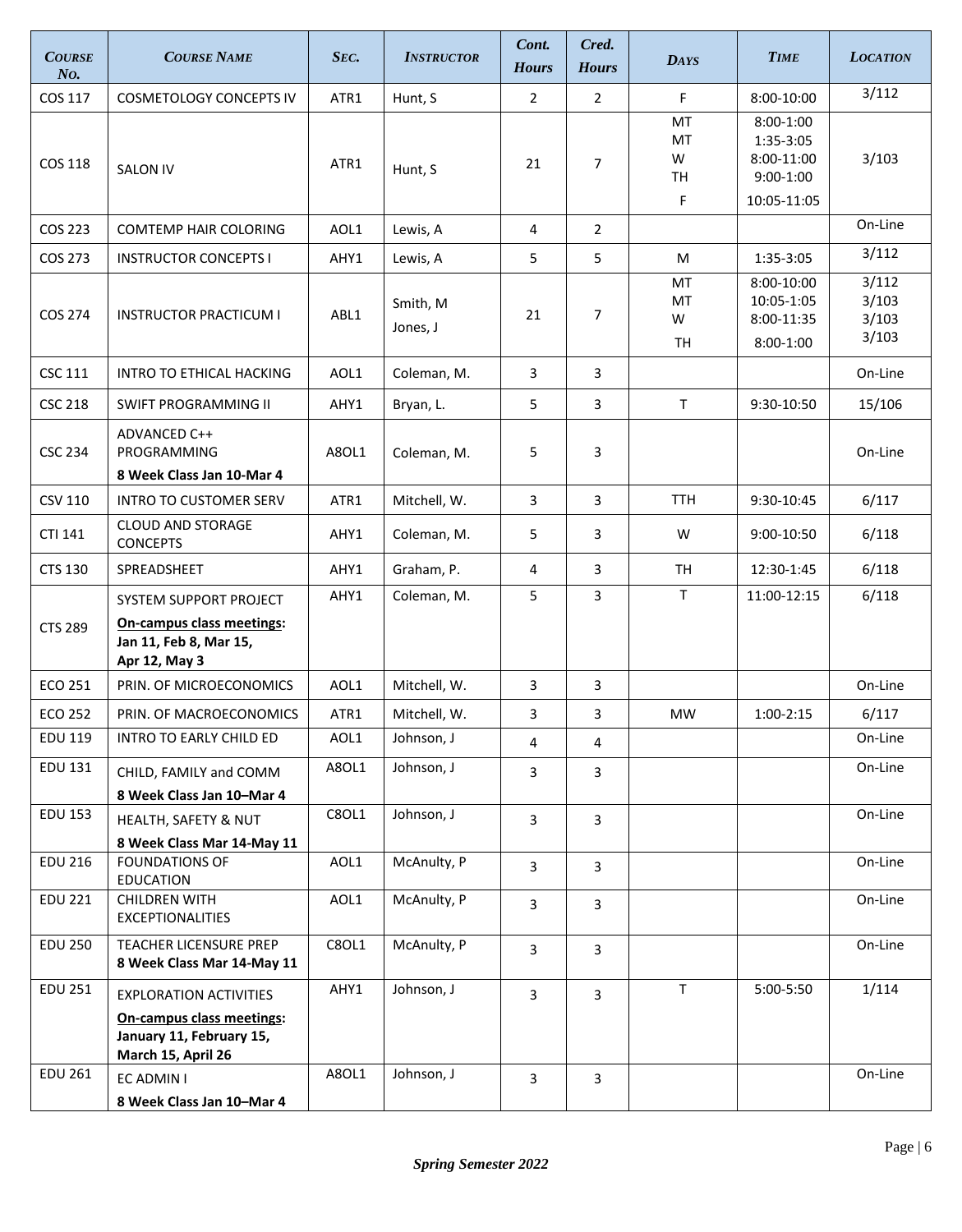| <b>COURSE</b><br>N <sub>O</sub> | <b>COURSE NAME</b>                                      | SEC.              | <b>INSTRUCTOR</b> | Cont.<br><b>Hours</b> | Cred.<br><b>Hours</b>   | <b>DAYS</b> | <b>TIME</b>                 | <b>LOCATION</b>   |
|---------------------------------|---------------------------------------------------------|-------------------|-------------------|-----------------------|-------------------------|-------------|-----------------------------|-------------------|
| <b>EDU 262</b>                  | EC ADMIN II                                             | C8OL1             | Johnson, J        | 3                     | 3                       |             |                             | On-Line           |
|                                 | 8 Week Class Mar 14-May 11                              |                   |                   |                       |                         |             |                             |                   |
| <b>EDU 279</b>                  | LITERACY DEVELOPMENT<br>AND INSTRUCTION                 | AOL1              | McAnulty, P       | 6                     | 4                       |             |                             | On-Line           |
| <b>EDU 284</b>                  | <b>EARLY CHILDHOOD</b><br><b>CAPSTONE PRAC</b>          | AHY1              | McAnulty, P       | 10                    | 4                       | T           | 4:00-4:50                   | 1/114             |
| <b>ELC 113</b>                  | <b>RESIDENTIAL WIRING</b><br>January 3-March 11         | V1WA              | Lennon, G.        | 8                     | 4                       | M-F         | $8:20 - 8:40$<br>8:41-10:45 | 15/105            |
| <b>ELC 114</b>                  | <b>COMMERCIAL WIRING</b>                                | ATN1              | Oxendine, K       | 8                     | $\overline{4}$          | <b>TTH</b>  | 5:30-6:20<br>6:21-9:00      | 15/118<br>15/119B |
| <b>ELC 117</b>                  | <b>MOTORS AND CONTROLS</b>                              | ATR1              | Oxendine, K       | 8                     | 4                       | <b>TTH</b>  | $8:00 - 8:50$<br>8:51-11:40 | 15/118<br>15/119B |
| <b>ELC 117</b>                  | <b>MOTOR AND CONTROLS</b>                               | V1WA              | Lennon, G.        | 8                     | 4                       | $M-F$       | 8:20-8:40<br>8:41-10:45     | 15/105<br>15/119B |
| <b>ELC 128</b>                  | March 14-June 2                                         | V <sub>2</sub> WA |                   |                       |                         | $M-TH$      |                             |                   |
|                                 | <b>INTRO TO PLC</b><br>January 3-February 28            |                   | Lennon, G.        | 5                     | 4                       |             | 12:00-12:25<br>12:26-2:30   | 15/105<br>15/118  |
| <b>ELC 132</b>                  | <b>ELECTRICAL DRAWINGS</b>                              | ATR1              | Oxendine, K       | 4                     | $\overline{2}$          | <b>MW</b>   | 1:00-1:25<br>1:26-2:45      | 15/120            |
| <b>ELC 228</b>                  | PLC APPLICATIONS                                        | ATR1              | Oxendine, K       | 8                     | 4                       | <b>MWF</b>  | 8:00-8:34<br>8:35-10:25     | 15/118            |
| <b>ELC 228</b>                  | <b>PLC APPLICATIONS</b><br>March 1-May 11 (M-TH)        | V <sub>2</sub> WA | Lennon, G.        | 8                     | 4                       | $M-F$       | 12:00-12:20<br>12:21-2:30   | 15/105<br>15/118  |
| <b>ELC 229</b>                  | May 12-June 3 (M-F)<br>APPLICATIONS PROJECT             | ABL1              | Oxendine, K       | 4                     | $\overline{2}$          | <b>TTH</b>  | 12:00-1:15                  | 15/120            |
| <b>ELN 229</b>                  | INDUSTRIAL ELECTRONICS                                  | ATR1              | Oxendine, K       | 6                     | 4                       | <b>MWF</b>  | 11:00-11:50<br>11:51-12:50  | 15/118            |
| <b>EMS 122</b>                  | <b>EMS CLINICAL PRACTICUM I</b>                         | ATR1              | Green, J          | 3                     | $\mathbf{1}$            |             |                             | Off Campus        |
| <b>EMS 130</b>                  | PHARMACOLOGY                                            | ATR1              | Hunt, L           | 6                     | 4                       | <b>TTH</b>  | 8:30-11:30                  | 14/134            |
| <b>EMS 131</b>                  | <b>ADVANCED AIRWAY</b><br>MANAGEMENT                    | ATR1              | Hunt L            | 3                     | $\overline{2}$          | T           | 12:30-3:30                  | 14/134            |
| <b>EMS 160</b>                  | <b>CARDIOLOGY</b><br>01/03/2022 06/03/2022<br>cancelled | V <sub>1</sub> WA | <b>Hunt L</b>     | 5                     | $\overline{2}$          | $M-F$       | 8:15-10:45                  | 3/104             |
| <b>EMS 241</b>                  | EMS CLINICAL PRACTICUM IV                               | ATR1              | Green, J          | 12                    | 4                       |             |                             | Off Campus        |
| <b>EMS 260</b>                  | TRAUMA EMERGENCIES<br>8 Week Class Jan 10 - Mar 4       | A8BL1             | Green/Hunt        | 4                     | $\overline{2}$          | <b>MW</b>   | 11:30-3:30                  | 14/134            |
| <b>EMS 270</b>                  | LIFE SPAN EMERGENCIES<br>8 Week Class Jan 10 - Mar 4    | A8BL1             | Green/Hunt        | 6                     | 4                       | <b>MW</b>   | 8:30-11:00                  | 14/134            |
| <b>EMS 285</b>                  | <b>EMS CAPSTONE</b><br>8 Week Class Mar 14 - May 11     | C8TR1             | Green/Hunt        | 4                     | $\overline{2}$          | MW          | 8:30-12:30                  | 14/134            |
| <b>ENG 002</b>                  | <b>TRANSITION ENGLISH</b>                               | ATR1              | Gilliam, R        | 6                     | 3                       | M-F         | 8:15-9:15                   | 1/106             |
| <b>ENG 002</b>                  | <b>TRANSITION ENGLISH</b>                               | AOL1              | Gilliam, R        | 6                     | 3                       |             |                             | On-Line           |
| <b>ENG 011</b>                  | WRITING & INQUIRY SUPPORT<br>4 Week Class Jan 10-Feb 4  | A4HY1             | Davis, T.         | 3                     | $\overline{2}$          | MW          | 9:35-10:50                  | 1/102             |
| <b>ENG 011</b>                  | WRITING & INQUIRY SUPPORT<br>4 Week Class Jan 10-Feb 4  | A4OL1             | Davis, T.         | 3                     | $\overline{2}$          |             |                             | On-Line           |
| <b>ENG 111</b>                  | <b>WRITING &amp; INQUIRY</b>                            | ATR1              | Davis, T.         | 3                     | 3                       | TTH         | 11:00-12:15                 | 1/102             |
| <b>ENG 111</b>                  | <b>WRITING &amp; INQUIRY</b>                            | ATR <sub>2</sub>  | Davis, T.         | 3                     | $\overline{\mathbf{3}}$ | MW          | 12:00-1:15                  | 1/102             |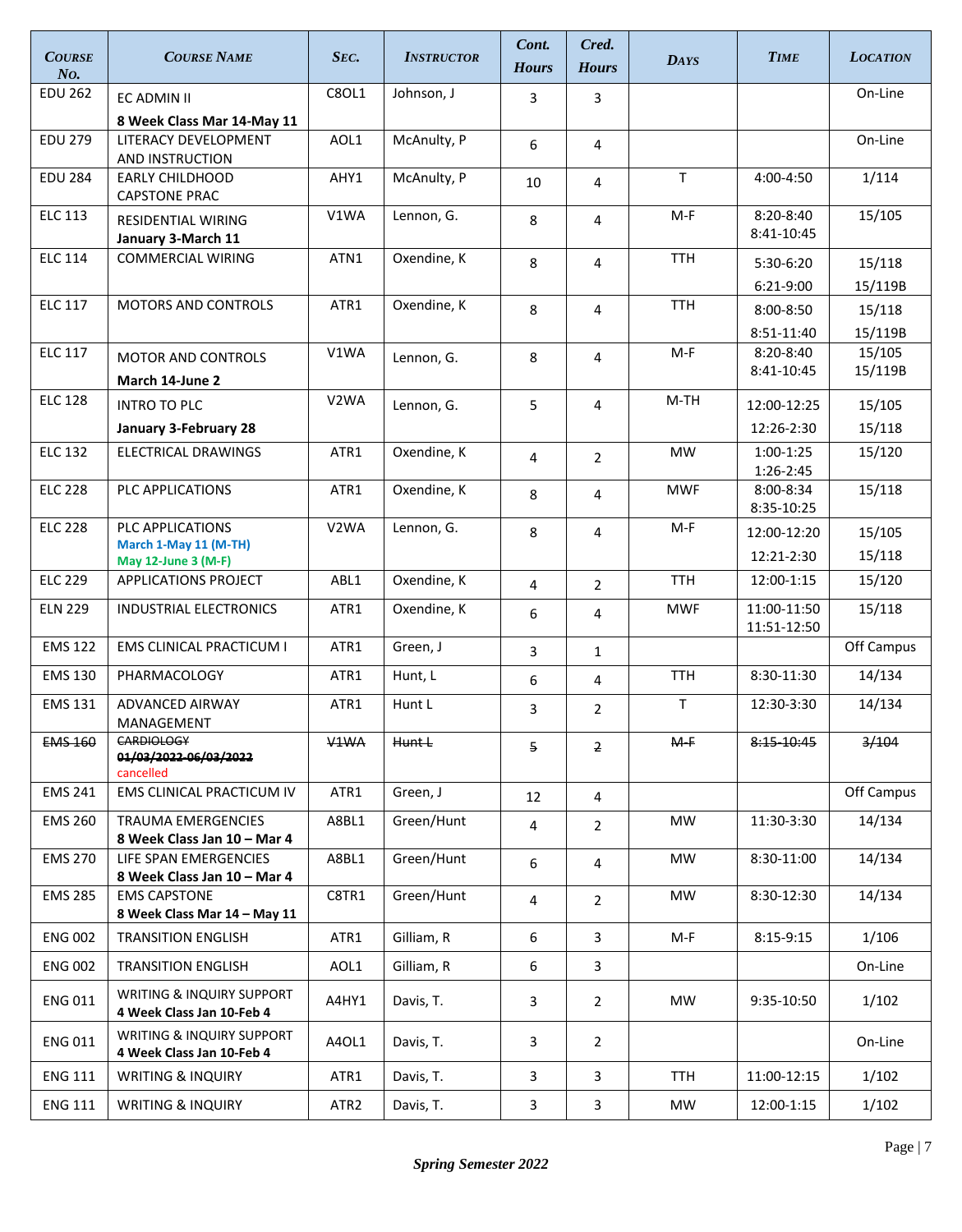| <b>COURSE</b><br>No. | <b>COURSE NAME</b>                                           | SEC.             | <b>INSTRUCTOR</b> | Cont.<br><b>Hours</b> | Cred.<br><b>Hours</b>   | <b>DAYS</b> | <b>TIME</b>            | <b>LOCATION</b>    |
|----------------------|--------------------------------------------------------------|------------------|-------------------|-----------------------|-------------------------|-------------|------------------------|--------------------|
| <b>ENG 111</b>       | <b>WRITING &amp; INQUIRY</b><br>12 Week Class Feb 8 - May 11 | BXBL1            | Davis, T.         | 3                     | 3                       | <b>MW</b>   | 9:35-10:50             | 1/102              |
| <b>ENG 111</b>       | <b>WRITING &amp; INQUIRY</b>                                 | AOL1             | Davis. T.         | 3                     | 3                       |             |                        | On-Line            |
| <b>ENG 111</b>       | <b>WRITING &amp; INQUIRY cancelled</b>                       | AOL <sub>2</sub> | Williams, F.      | З.                    | $\overline{\mathbf{3}}$ |             |                        | <del>On Line</del> |
| <b>ENG 111</b>       | <b>WRITING &amp; INQUIRY</b>                                 | AOL3             | Mayo, J.          | 3                     | 3                       |             |                        | On-Line            |
| <b>ENG 111</b>       | <b>WRITING &amp; INQUIRY</b><br>12 Week Class Feb 8 - May 11 | BXOL1            | Davis, T.         | 3                     | 3                       |             |                        | On-Line            |
| <b>ENG 112</b>       | WRITING/RESEARCH IN THE<br><b>DISCIPLINES</b>                | ATR1             | Gilliam, R.       | 3                     | 3                       | <b>TTH</b>  | 9:35-10:50             | 1/106              |
| <b>ENG 112</b>       | WRITING/RESEARCH IN THE<br><b>DISCIPLINES</b>                | ATR <sub>2</sub> | Gilliam, R        | 3                     | 3                       | <b>MWF</b>  | 11:00-11:50            | 1/106              |
| <b>ENG 112</b>       | WRITING/RESEARCH IN THE<br><b>DISCIPLINES</b>                | AOL1             | Gilliam, R.       | 3                     | 3                       |             |                        | On-Line            |
| <b>ENG 112</b>       | WRITING/RESEARCH IN THE<br><b>DISCIPLINES</b>                | AOL <sub>2</sub> | Morrisey, M       | 3                     | 3                       |             |                        | On-Line            |
| <b>ENG 112</b>       | WRITING/RESEARCH IN THE<br><b>DISCIPLINES</b>                | AOL3             | Billings, J.      | 3                     | 3                       |             |                        | On-Line            |
| <b>ENG 114</b>       | PROF. RESEARCH AND<br><b>REPORTING</b>                       | AOL1             | Bahhouth, J.      | 3                     | 3                       |             |                        | On-Line            |
| <b>ENG 114</b>       | PROF. RESEARCH AND<br><b>REPORTING</b>                       | AOL <sub>2</sub> | Bahhouth, J.      | 3                     | 3                       |             |                        | On-Line            |
| <b>ENG 242</b>       | <b>BRITISH LITERATURE II</b>                                 | AOL1             | Mayo, J.          | 3                     | 3                       |             |                        | On-Line            |
| <b>HEA 110</b>       | PERSONAL HEALTH/WELLNESS                                     | AOL1             | Rich, A.          | 3                     | 3                       |             |                        | On-Line            |
| <b>HEA 110</b>       | PERSONAL HEALTH/WELLNESS                                     | AOL <sub>2</sub> | Rich, A.          | 3                     | 3                       |             |                        | On-Line            |
| <b>HEA 110</b>       | PERSONAL HEALTH/WELLNESS                                     | AOL3             | Rich, A.          | 3                     | 3                       |             |                        | On-Line            |
| <b>HIS 112</b>       | <b>WORLD CIVILIZATION II</b>                                 | AOL1             | Rohlf, B.         | 3                     | 3                       |             |                        | On-Line            |
| <b>HIS 131</b>       | <b>AMERICAN HISTORY I</b>                                    | ATR1             | Rohlf, B.         | 3                     | 3                       | <b>MW</b>   | 9:35-10:50             | 1/116              |
| <b>HIS 131</b>       | <b>AMERICAN HISTORY I</b>                                    | AOL1             | Rohlf, B.         | 3                     | 3                       |             |                        | On-Line            |
| <b>HIS 132</b>       | AMERICAN HISTORY II                                          | ATR1             | Sheppard, R.      | 3                     | 3                       | <b>MW</b>   | 11:00-12:15            | 1/105              |
| <b>HIS 132</b>       | AMERICAN HISTORY II                                          | ATR <sub>2</sub> | Sheppard, R.      | 3                     | 3                       | TTH         | 9:35-10:50             | 1/105              |
| <b>HIS 132</b>       | AMERICAN HISTORY II                                          | AOL1             | Sheppard, R.      | 3                     | 3                       |             |                        | On-Line            |
| <b>HUM 110</b>       | <b>TECHNOLOGY AND SOCIETY</b>                                | AOL1             | Rohlf, B.         | 3                     | 3                       |             |                        | On-Line            |
| <b>HUM 115</b>       | <b>CRITICAL THINKING</b>                                     | AOL1             | McCallister, C.   | 3                     | 3                       |             |                        | On-Line            |
| <b>HUM 115</b>       | <b>CRITICAL THINKING</b><br>8 Week Class Jan 10-Mar 4        | A8OL1            | Carroll, C.       | 3                     | 3                       |             |                        | On-Line            |
| <b>HUM 115</b>       | <b>CRITICAL THINKING</b>                                     | AOL <sub>2</sub> | McCallister, C.   | 3                     | 3                       |             |                        | On-Line            |
| <b>HUM 115</b>       | <b>CRITICAL THINKING</b><br>8 Week Class Mar 14-May 11       | C8OL1            | Carroll, C.       | 3                     | 3                       |             |                        | On-Line            |
| <b>HYD 110</b>       | <b>HYDRAULICS/PNEUMATICS</b><br>cancelled                    | ATN <sub>1</sub> | Humphrey, D       | 5                     | 3                       | <b>MTW</b>  | 8:00 8:34<br>8:35-9:30 | 13/103<br>13/101   |
| <b>ISC 112</b>       | <b>INDUSTRIAL SAFETY</b><br>January 3-May 11                 | V2WA             | Humphrey, D       | $\overline{2}$        | $\overline{2}$          | $\mathsf F$ | 12:20-2:30             | 13/103             |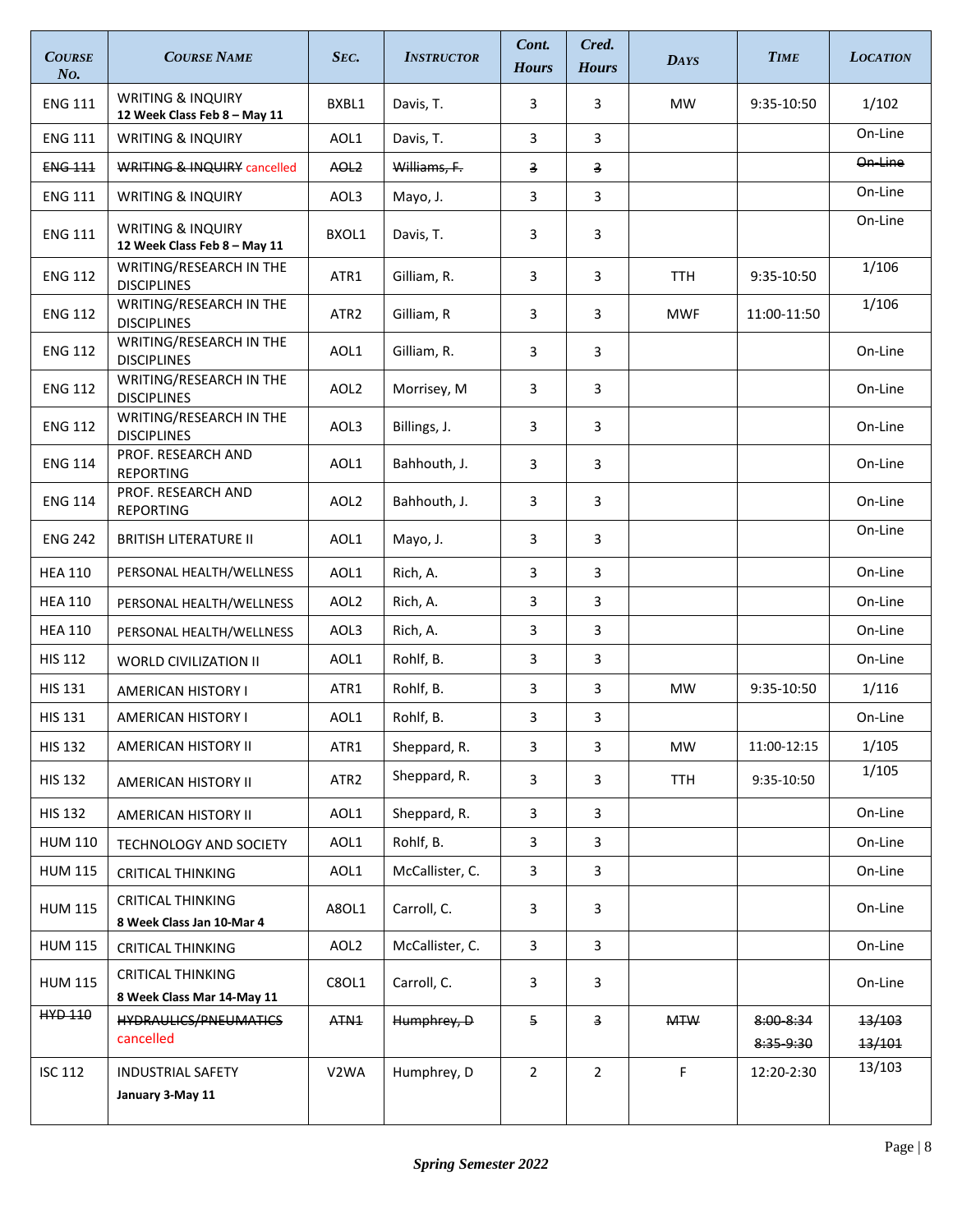| <b>COURSE</b><br>No. | <b>COURSE NAME</b>                                                          | SEC.               | <b>INSTRUCTOR</b> | Cont.<br><b>Hours</b> | Cred.<br><b>Hours</b> | <b>DAYS</b>  | <b>TIME</b>   | <b>LOCATION</b>  |
|----------------------|-----------------------------------------------------------------------------|--------------------|-------------------|-----------------------|-----------------------|--------------|---------------|------------------|
| <b>ISC 112</b>       | <b>INDUSTRIAL SAFETY</b><br>January 10-May 11                               | ATR1               | Humphrey, D       | $\overline{2}$        | $\overline{2}$        | F            | 12:20-2:30    | 13/103           |
| MAT 003              | <b>TRANSITION MATH cancelled</b>                                            | ATR <sub>1</sub>   | Pope, S.          | 6                     | 3                     | $M-F$        | 9:30-10:30    | 8/101            |
| <b>MAT 003</b>       | <b>TRANSITION MATH</b>                                                      | ATR2               | Spivey, C.        | 6                     | 3                     | <b>MTWTH</b> | $1:10-2:25$   | 8/101            |
| <b>MAT 003</b>       | <b>TRANSITION MATH</b>                                                      | AOL1               | Pope, S.          | 6                     | 3                     |              |               | On-Line          |
| MAT 043              | <b>QUANTITATIVE LITERACY</b><br><b>SUPPORT</b><br>8 Week Class Jan 10-Mar 4 | A8BL1              | Pope, S.          | 3                     | $\overline{2}$        | <b>MWF</b>   | 11:00-12:15   | 8/101            |
| MAT 043              | <b>QUANTITATIVE LITERACY</b><br><b>SUPPORT</b><br>8 Week Class Jan 10-Mar 4 | A80L1              | Pope, S.          | 3                     | 2                     |              |               | On-Line          |
| <b>MAT 043</b>       | <b>QUANTITATIVE LITERACY</b><br><b>SUPPORT</b><br>8 Week Class Jan 10-Mar 4 | A8OL2              | Pope, S.          | 3                     | $\overline{2}$        |              |               | On-Line          |
| <b>MAT 071</b>       | PRECALCULUS ALGEBRA<br><b>SUPPORT</b><br>8 Week Class Jan 10-Mar 4          | A8OL1              | Pope, S           | 4                     | $\overline{2}$        |              |               | On-Line          |
| MAT 071              | PRECALCULUS ALGEBRA<br><b>SUPPORT</b><br>8 Week Class Mar 14-May 11         | C8BL1              | Pope, S.          | 4                     | $\overline{2}$        | <b>MWF</b>   | 11:00-12:15   | 8/101            |
| <b>MAT 071</b>       | PRECALCULUS ALGEBRA<br><b>SUPPORT</b><br>8 Week Class Mar 14-May 11         | C8OL1              | Staff             | 4                     | $\overline{2}$        |              |               | On-Line          |
| <b>MAT 110</b>       | <b>MATH MEASUREMENT &amp;</b><br>LITERACY                                   | ATR1               | Spivey, C.        | 4                     | 3                     | <b>TTH</b>   | $3:00 - 4:40$ | 8/101            |
| <b>MAT 110</b>       | <b>MATH MEASUREMENT &amp;</b><br>LITERACY                                   | AOL1               | Pope, S.          | 4                     | 3                     |              |               | On-Line          |
| <b>MAT 143</b>       | <b>QUANTITATIVE LITERACY</b><br>8 Week Class Mar 14-May 11                  | C8BL1              | Herring, R        | 4                     | 3                     | <b>MWF</b>   | 11:00-12:15   | 1/112            |
| <b>MAT 143</b>       | <b>QUANTITATIVE LITERACY</b>                                                | AOL1               | Conner, C.        | 4                     | 3                     |              |               | On-Line          |
| <b>MAT 143</b>       | <b>QUANTITATIVE LITERACY</b><br>cancelled                                   | AOL <sub>2</sub>   | Staff             | 4                     | 3                     |              |               | On-Line          |
| MAT 143              | <b>QUANTITATIVE LITERACY</b><br>8 Week Class Mar 14-May 11                  | C8OL1              | Herring, R.       | 4                     | 3                     |              |               | On-Line          |
| <b>MAT 143</b>       | <b>QUANTITATIVE LITERACY</b><br>8 Week Class Mar 14-May 11                  | <b>C8OL2</b>       | Shouery, M        | 4                     | 3                     |              |               | On-Line          |
| <b>MAT 152</b>       | STATISTICAL METHODS I                                                       | AOL1               | Conner, C.        | 5                     | 4                     |              |               | On-Line          |
| <b>MAT 152</b>       | <b>STATISTICAL METHODS+</b><br>cancelled                                    | ABL <sub>1</sub>   | Conner, C.        | 5                     | 4                     | <b>MWF</b>   | 8:15-9:25     | 20/105           |
| <b>MAT 171</b>       | PRECALCULUS ALGEBRA<br>cancelled                                            | ATR <sub>1</sub>   | Herring, R.       | 5                     | 4                     | <b>MWF</b>   | 10:00-11:25   | 1/112            |
| <b>MAT 171</b>       | PRECALCULUS ALGEBRA                                                         | ATR <sub>2</sub>   | Herring, R        | 5                     | 4                     | <b>TTH</b>   | 11:00-1:15    | 1/112            |
| <b>MAT 171</b>       | PRECALCULUS ALGEBRA<br>8 Week Class Mar 14-May 11                           | C8OL1              | Herring, R.       | 5                     | 4                     |              |               | On-Line          |
| <b>MAT 171</b>       | <b>PRECALCULUS ALGEBRA</b><br>8 Week Class Mar 14 May 11                    | C8TR1<br>cancelled | Herring, R.       | 5                     | 4                     | <b>MTWTH</b> | 12:00-2:15    | <del>1/112</del> |
| <b>MAT 171</b>       | PRECALCULUS ALGEBRA                                                         | AOL1               | Herring, R.       | 5                     | 4                     |              |               | On-Line          |
| <b>MAT 172</b>       | PRECALCULUS TRIGONOMETRY                                                    | ATR1               | Herring, R        | 5                     | 4                     | <b>MTWTH</b> | 9:35-10:40    | 1/112            |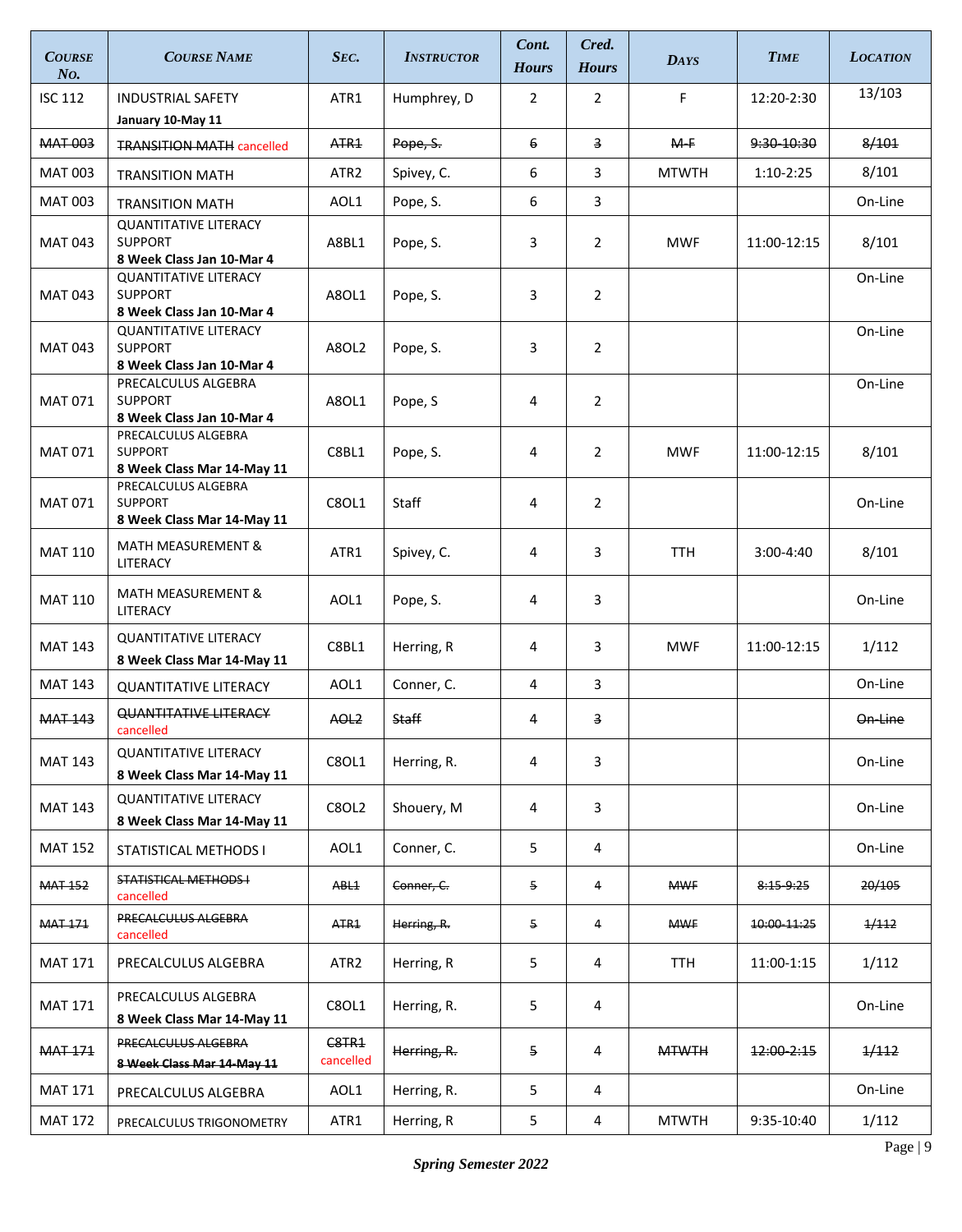| <b>COURSE</b><br>No. | <b>COURSE NAME</b>                                              | Sec.              | <b>INSTRUCTOR</b>              | Cont.<br><b>Hours</b> | Cred.<br><b>Hours</b> | <b>DAYS</b>                                           | <b>TIME</b>                                         | <b>LOCATION</b>                        |
|----------------------|-----------------------------------------------------------------|-------------------|--------------------------------|-----------------------|-----------------------|-------------------------------------------------------|-----------------------------------------------------|----------------------------------------|
| <b>MAT 172</b>       | PRECALCULUS TRIGONOMETRY<br>cancelled                           | ATR <sub>2</sub>  | Herring, R.                    | 5                     | 4                     | <b>MWF</b>                                            | 8:009:25                                            | 1/112                                  |
| <b>MAT 172</b>       | PRECALCULUS TRIGONOMETRY                                        | AOL1              | Conner, C.                     | 5                     | 4                     |                                                       |                                                     | On-Line                                |
| <b>MEC 130</b>       | <b>MECHANISMS</b>                                               | ATR1              | Humphrey, D                    | 4                     | 3                     | <b>MWF</b>                                            | 8:00-8:34<br>8:35-9:20                              | 13/103<br>15/119A                      |
| <b>MNT 150</b>       | <b>BASIC BUILDING</b><br>MAINTENANCE                            | ATR1              | Humphrey, D                    | 4                     | $\overline{2}$        | <b>TTH</b>                                            | 8:00-8:25<br>8:26-9:50                              | 13/103<br>13/101                       |
| <b>MNT 165</b>       | MECHANICAL INDUSTRIAL SYS<br>cancelled                          | ATN <sub>1</sub>  | Humphrey, D                    | 4                     | $\overline{2}$        | <b>TTH</b>                                            | $6:00 - 6:25$<br>$6:26 - 7:50$                      | 13/103<br>15/119A                      |
| <b>MNT 230</b>       | PUMPS & PIPING SYSTEMS<br>cancelled                             | ATN <sub>1</sub>  | Humphrey, D                    | 4                     | $\overline{2}$        | <b>MW</b>                                             | $6:00 - 6:25$<br>$6:26 - 7:50$                      | 13/103<br>13/101                       |
| <b>MUS 110</b>       | <b>MUSIC APPRECIATION</b><br>8 Week Class Jan 10-Mar 4          | A80L1             | Dowless, D.                    | 3                     | 3                     |                                                       |                                                     | On-Line                                |
| <b>MUS 110</b>       | <b>MUSIC APPRECIATION</b><br>4 Week Class Apr 13-May 11         | D40L1             | Tyndall, M.                    | 3                     | 3                     |                                                       |                                                     | On-Line                                |
| <b>MUS 110</b>       | MUSIC APPRECIATION cancelled                                    | ABIH <sub>1</sub> | Merritt, J.                    | 3                     | $\overline{3}$        | <b>MW</b>                                             | 10:00-11:15                                         | 1/105                                  |
| <b>MUS 112</b>       | INTRODUCTION TO JAZZ<br>8 Week Class Mar 14-May 11              | C8OL1             | Dowless, D.                    | 3                     | 3                     |                                                       |                                                     | On-Line                                |
| <b>NOS 230</b>       | WINDOWS ADMINISTRATION<br>cancelled                             | AHY <sub>1</sub>  | Graham, P.                     | 4                     | 3                     | <b>TH</b>                                             | 11:00 12:15                                         | 6/118                                  |
| <b>NUR 102</b>       | PRACTICAL NURSING II                                            | ATR1              | Sholar, W                      | 16                    | 10                    | <b>TTH</b><br>W                                       | 8:30-12:00<br>$6:45-4:15$                           | 20/106<br>Clinical                     |
| <b>NUR 112</b>       | <b>HEALTH-ILLNESS CONCEPTS</b><br>8 Week Class Jan 10 - Mar 4   | A8TR1             | High, H<br>Tatum-Merritt       | 9                     | 5                     | M<br>WF                                               | $6:45 - 6:45$<br>8:30-11:30                         | Clinical<br>20/108                     |
| <b>NUR 114</b>       | <b>HOLISTIC HEALTH CONCEPTS</b><br>8 Week Class Mar 14 - May 11 | C8TR1             | High, H<br>Tatum-Merritt       | 9                     | 5                     | M<br>WF                                               | $6:45 - 6:45$<br>8:30-11:30                         | Clinical<br>20/108                     |
| <b>NUR 117</b>       | PHARMACOLOGY                                                    | AOL1              | Forrester, T.                  | 4                     | 2                     |                                                       |                                                     | On-Line                                |
| <b>NUR 117</b>       | PHARMACOLOGY                                                    | AOL <sub>2</sub>  | Forrester, T.                  | 4                     | 2                     |                                                       |                                                     | On-Line                                |
| <b>NUR 117</b>       | PHARMACOLOGY                                                    | AOL3              | Forrester, T.                  | 4                     | $\overline{2}$        |                                                       |                                                     | On-Line                                |
| <b>NUR 117</b>       | PHARMACOLOGY cancelled                                          | AOL4              | Forrester, T.                  | 4                     | $\overline{2}$        |                                                       |                                                     | On-Line                                |
| <b>NUR 213</b>       | COMPLEX HEALTH CONCEPTS                                         | ATR1              | Cummings, A.<br>Strickland, A. | 22                    | 10                    | T.<br>W<br>TH<br>TH                                   | 6:45-6:45<br>8:30-12:30<br>8:30-11:30<br>12:00-3:00 | Clinical<br>20/114<br>20/114<br>20/114 |
| <b>NUR 214</b>       | <b>NURSING TRANSITION</b><br><b>CONCEPTS</b>                    | ATR1              | High, H.                       | 6                     | 4                     | $1ST 8$ WKS.<br>W<br>W<br>2 <sup>ND</sup> 8 WKS.<br>W | 8:30-11:30<br>12:00-3:00<br>6:45-12:45              | 20/105<br>20/105<br>Clinical           |
| <b>NUR 215</b>       | PARAMEDIC/RN BRIDGE<br><b>CONCEPTS</b>                          | ATR1              | Norris, M.<br>Ward, J.         | 12                    | 6                     | M<br>M<br>TH                                          | 8:30-11:30<br>12:00-3:00<br>6:45-12:45              | 20/108<br>Clinical                     |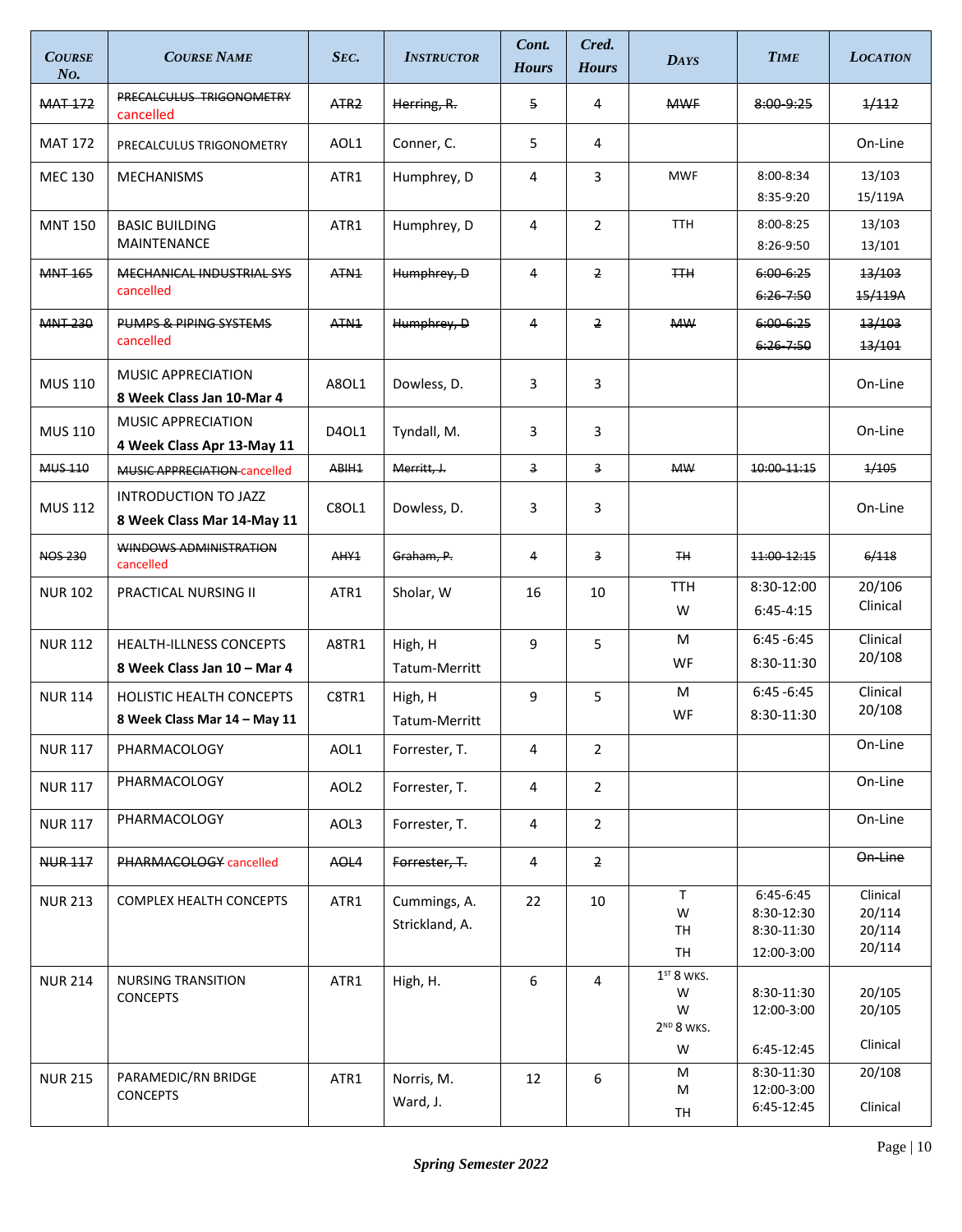| <b>LOCATION</b>  |
|------------------|
| On-Line          |
| On-Line          |
| On-Line          |
| On-Line          |
| On-Line          |
| On-Line          |
| On-Line          |
| 6/117            |
| 6/117            |
| On-Line          |
| On Line          |
| On-Line          |
| On-Line          |
| Bldg. 9          |
| Bldg. 9          |
| On-Line          |
| On Line          |
| On-Line          |
| On-Line          |
| 1/112            |
| 13/103           |
| 13/101<br>11/104 |
|                  |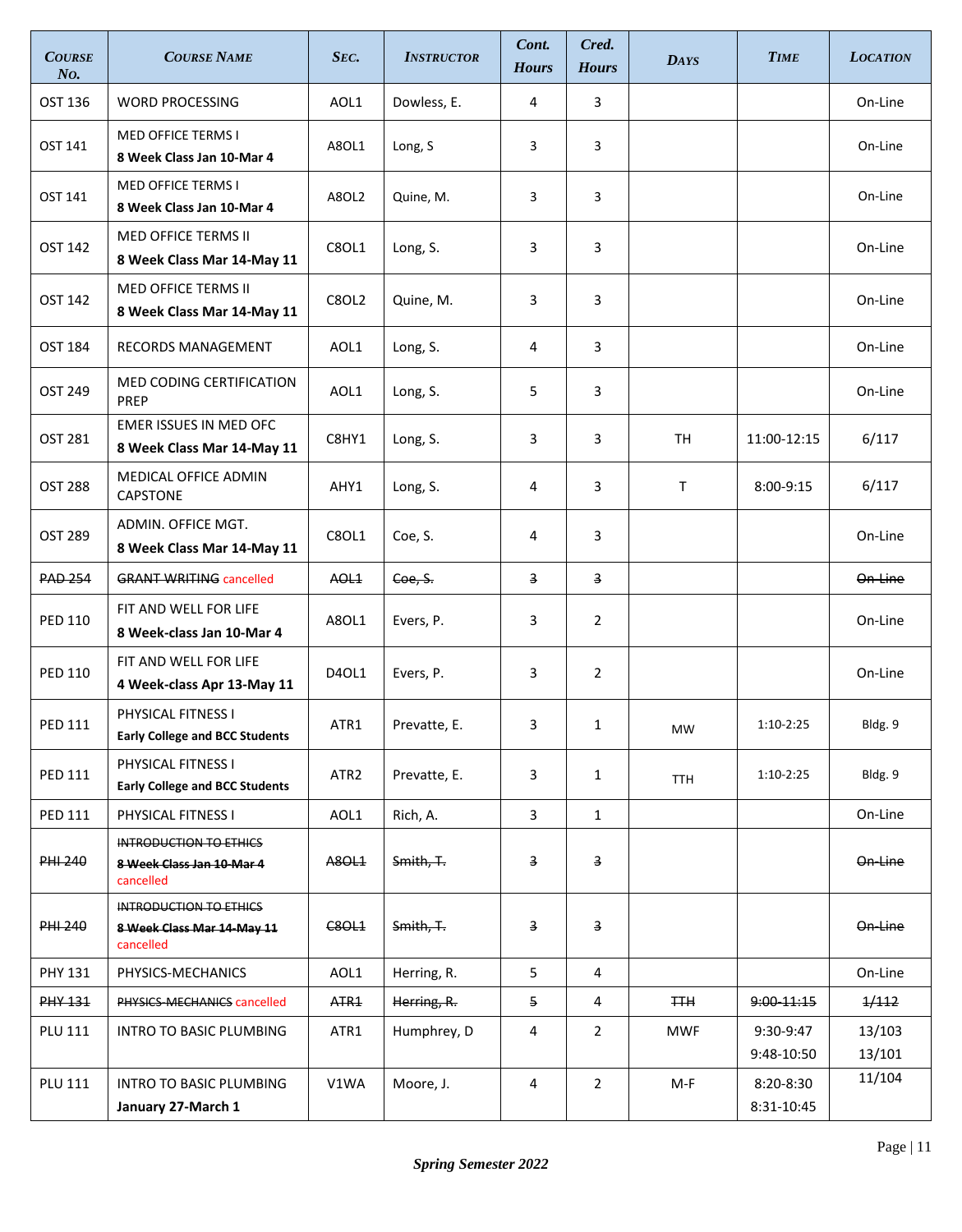| <b>COURSE</b><br>N <sub>O</sub> | <b>COURSE NAME</b>                                               | Sec.             | <b>INSTRUCTOR</b> | Cont.<br><b>Hours</b>   | Cred.<br><b>Hours</b>   | <b>DAYS</b> | <b>TIME</b> | <b>LOCATION</b> |
|---------------------------------|------------------------------------------------------------------|------------------|-------------------|-------------------------|-------------------------|-------------|-------------|-----------------|
| <b>POL 120</b>                  | AMERICAN GOVERNMENT                                              | AOL1             | Morgan, E.        | 3                       | 3                       |             |             | On-Line         |
| <b>PSY 150</b>                  | <b>GENERAL PSYCHOLOGY</b>                                        | ATR1             | Watson, J.        | 3                       | 3                       | <b>MWF</b>  | 10:00-10:50 | 1/104           |
| <b>PSY 150</b>                  | <b>GENERAL PSYCHOLOGY</b>                                        | ATR2             | Watson, J.        | 3                       | 3                       | <b>TTH</b>  | 8:15-9:30   | 1/104           |
| <b>PSY 150</b>                  | <b>GENERAL PSYCHOLOGY</b>                                        | ATR3             | Watson, J.        | 3                       | 3                       | <b>TTH</b>  | 11:00-12:15 | 1/104           |
| <b>PSY 150</b>                  | <b>GENERAL PSYCHOLOGY</b>                                        | AOL1             | Valentiner, M.    | 3                       | 3                       |             |             | On-Line         |
| <b>PSY 150</b>                  | <b>GENERAL PSYCHOLOGY</b>                                        | AOL <sub>2</sub> | Valentiner, M.    | 3                       | 3                       |             |             | On-Line         |
| <b>PSY 150</b>                  | <b>GENERAL PSYCHOLOGY</b><br>8 Week Class Jan 10-Mar 4           | A8OL1            | Watson, J.        | 3                       | 3                       |             |             | On-Line         |
| <b>PSY 150</b>                  | <b>GENERAL PSYCHOLOGY</b>                                        | C8OL1            | Smith, M.         | 3                       | 3                       |             |             | On-Line         |
|                                 | 8 Week Class Mar 14-May 11                                       |                  |                   |                         |                         |             |             |                 |
| <b>PSY 150</b>                  | <b>GENERAL PSYCHOLOGY</b>                                        | BXOL1            | Smith, M.         | 3                       | 3                       |             |             | On-Line         |
|                                 | 12 Week Class Feb 8 - May 11                                     |                  |                   |                         |                         |             |             | On-Line         |
| <b>PSY 241</b>                  | DEVELOPMENTAL<br><b>PSYCHOLOGY</b>                               | BXOL1            | Smith, M.         | 3                       | 3                       |             |             |                 |
|                                 | 12 Week Class Feb 8-May 11                                       |                  |                   |                         |                         |             |             |                 |
| <b>PSY 241</b>                  | DEVELOPMENTAL<br><b>PSYCHOLOGY</b>                               | AOL1             | Valentiner, M.    | 3                       | 3                       |             |             | On-Line         |
| <b>PSY 241</b>                  | DEVELOPMENTAL<br>PSYCHOLOGY                                      | C8OL1            | Smith, M.         | 3                       | 3                       |             |             | On-Line         |
|                                 | 8 Week Class Mar 14-May 11                                       |                  |                   |                         |                         |             |             |                 |
| <b>PSY 281</b>                  | ABNORMAL PSYCHOLOGY                                              | C8OL1            | Smith, M.         | 3                       | 3                       |             |             | On-Line         |
|                                 | 8 Week Class Mar 14-May 11                                       |                  |                   |                         |                         |             |             |                 |
| <b>REL 110</b>                  | <b>WORLD RELIGIONS</b>                                           | A8OL1            | Carroll, C.       | 3                       | 3                       |             |             | On-Line         |
|                                 | 8 Week Class Jan 10-Mar 4<br>INTRO. TO SOCIOLOGY                 |                  |                   |                         |                         |             |             |                 |
| SOC 210                         | cancelled                                                        | AITV1            | Hester, N         | $\overline{\mathbf{3}}$ | $\overline{\mathbf{3}}$ | ŦŦĦ         | 9:30 10:45  | 1/105           |
| SOC 210                         | INTRO. TO SOCIOLOGY                                              | AOL1             | Watson, J.        | 3                       | 3                       |             |             | On-Line         |
| SOC 210                         | INTRO. TO SOCIOLOGY                                              | BXOL1            | Watson, J.        | 3                       | 3                       |             |             | On-Line         |
|                                 | 12 Week Class Feb 8-May 11                                       |                  |                   |                         |                         |             |             |                 |
| <b>SOC 225</b>                  | SOCIAL DIVERSITY                                                 | C8OL1            | Watson, J.        | $\overline{\mathbf{3}}$ | 3                       |             |             | On-Line         |
|                                 | 8 Week Class Mar 14-May 11<br>ELEMENTARY SPANISH I               |                  |                   |                         |                         |             |             |                 |
| SPA 111                         |                                                                  | AOL1             | Small, K.         | 3                       | 3                       |             |             | On-Line         |
| SPA 111                         | ELEMENTARY SPANISH I                                             | AOL <sub>2</sub> | Small, K.         | 3                       | 3                       |             |             | On-Line         |
| <b>SPA 111</b>                  | ELEMENTARY SPANISH-I                                             | BXOL1            | Small, K.         | 3                       | 3                       |             |             |                 |
|                                 | 12 Week Class Feb 8-May 11<br>cancelled                          |                  |                   |                         |                         |             |             | On-Line         |
| SPA 112                         | ELEMENTARY SPANISH II                                            | AOL1             | Small, K.         | 3                       | 3                       |             |             | On-Line         |
| <b>SPA 112</b>                  | ELEMENTARY SPANISH II                                            | AOL <sub>2</sub> | Small, K.         | 3                       | $\overline{\mathbf{3}}$ |             |             | On-Line         |
|                                 | cancelled                                                        |                  |                   |                         |                         |             |             | 11/104          |
| SST 140                         | GREEN BLDG. & DESIGN<br><b>CONCEPTS</b><br>February 18- March 11 | V2WA             | Moore, J.         | 3                       | 3                       | M-F         | 12:00-2:30  |                 |
| WBL                             | <b>WORK-BASED LEARNING I</b>                                     |                  |                   |                         |                         |             |             |                 |
| 111A                            | <b>Agribusiness Technology</b>                                   | ATR1             | Coe, S.           | 10                      | $\mathbf{1}$            |             |             | 6/111           |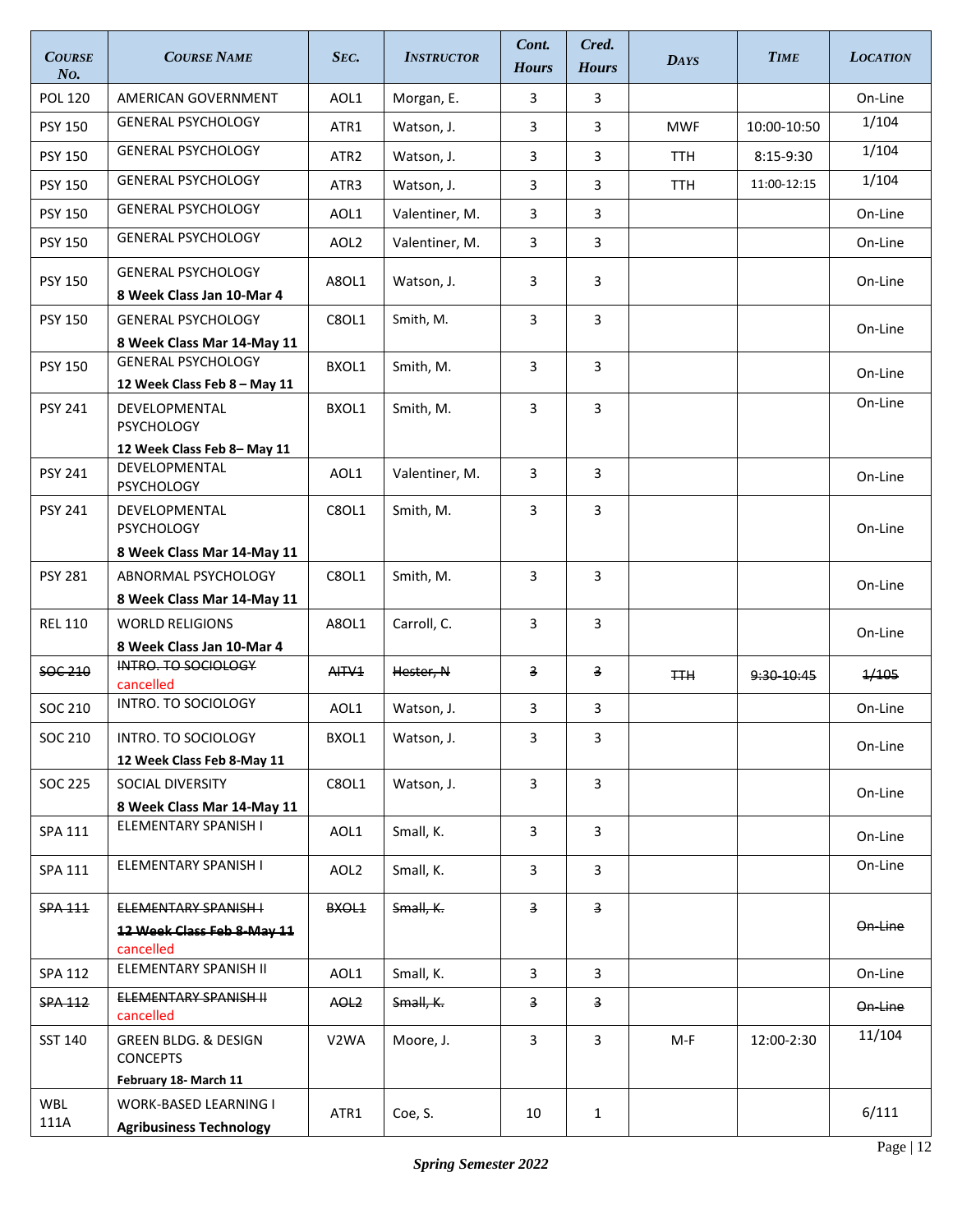| <b>COURSE</b><br>No. | <b>COURSE NAME</b>                                                                                                                | SEC.              | <b>INSTRUCTOR</b> | Cont.<br><b>Hours</b> | Cred.<br><b>Hours</b> | <b>DAYS</b> | <b>TIME</b>                | <b>LOCATION</b>  |
|----------------------|-----------------------------------------------------------------------------------------------------------------------------------|-------------------|-------------------|-----------------------|-----------------------|-------------|----------------------------|------------------|
| <b>WBL</b>           | <b>WORK-BASED LEARNING I</b>                                                                                                      | ATR1              | Coe, S.           | 10                    | $\mathbf{1}$          |             |                            | 6/111            |
| 111B                 | <b>Bus. Admin/Public Admin</b>                                                                                                    |                   |                   |                       |                       |             |                            |                  |
| <b>WBL</b>           | <b>WORK-BASED LEARNING I</b>                                                                                                      | ATR1              | Coe, S.           | 10                    | $\mathbf{1}$          |             |                            | 6/111            |
| 111E                 | <b>Electrical Systems Tech</b><br>WORK-BASED LEARNING I                                                                           |                   |                   |                       |                       |             |                            |                  |
| <b>WBL</b><br>111    | <b>Information Tech Tracks-</b><br><b>Computer Prog &amp; Dev / Systems</b><br>Cyber Sec / Web Admin &<br><b>Design</b> cancelled | ATR <sub>1</sub>  | Coe, S.           | 10 <sup>2</sup>       | $\overline{1}$        |             |                            | 6/111            |
| <b>WBL</b><br>111M   | <b>WORK-BASED LEARNING I</b><br><b>Medical Office Admin</b>                                                                       | ATR1              | Coe, S.           | 10                    | $\mathbf{1}$          |             |                            | 6/111            |
| <b>WBL</b><br>1110   | <b>WORK-BASED LEARNING I</b><br><b>Office Admin</b>                                                                               | ATR1              | Coe, S.           | 10                    | $\mathbf{1}$          |             |                            | 6/111            |
| <b>WEB 182</b>       | PHP PROGRAMMING                                                                                                                   | ABL1              | Coleman, M.       | 4                     | 3                     | M           | $9:00-10:50$               | 6/118            |
| <b>WLD 112</b>       | <b>BASIC WELDING PROCESSES</b><br>cancelled                                                                                       | ABL <sub>1</sub>  | Callihan. T       | 4                     | $\overline{2}$        | <b>MW</b>   | 11:00-11:37<br>11:38-12:15 | 12/109<br>12/110 |
| <b>WLD 112</b>       | <b>BASIC WELDING PROCESSES</b>                                                                                                    | ATN1              | Weeks, G.         | 4                     | $\overline{2}$        | T           | 6:30-7:20<br>7:21-10:05    | 12/105<br>12/110 |
| <b>WLD 116</b>       | SMAW (stick) PLATE/PIPE                                                                                                           | ATR1              | Taylor, M.        | 10                    | 4                     | <b>MW</b>   | 11:30-11:55<br>11:56-3:50  | 12/105<br>12/108 |
| <b>WLD 121</b>       | GMAW (Mig) FCAW/PLATE                                                                                                             | V1WA              | Lucas, R.         | 8                     | 4                     | $M-F$       | $8:15-8:40$                | 12/104<br>12/110 |
|                      | January 3 - May 11 (TTH)                                                                                                          |                   |                   |                       |                       |             | 8:41-10:50                 |                  |
|                      | May 12 - June 3 (M-F)                                                                                                             |                   |                   |                       |                       |             | $8:15 - 8:40$              | 12/104           |
| <b>WLD 131</b>       | <b>GTAW (TIG) PLATE</b>                                                                                                           | V1WA              | Lucas, R.         | 8                     | 4                     | <b>MWF</b>  | 8:41-10:50                 | 12/110           |
| <b>WLD 131</b>       | January 3 - May 11<br><b>GTAW (TIG) PLATE cancelled</b>                                                                           |                   |                   | 8                     | 4                     | <b>MWF</b>  | $8:15 - 8:40$              | 12/104           |
|                      | January 10 - May 11                                                                                                               | ATR <sub>1</sub>  | Lucas, R.         |                       |                       |             | 8:41-10:50                 | 12/110           |
| <b>WLD 131</b>       | GTAW (tig) PLATE                                                                                                                  | ATN1              | Weeks, G.         | 8                     | 4                     | <b>MW</b>   | 6:30-7:20                  | 12/105           |
|                      |                                                                                                                                   |                   |                   |                       |                       |             | 7:21-10:05                 | 12/108           |
| <b>WLD 141</b>       | <b>SYMBOLS &amp; SPECIFICATIONS</b>                                                                                               | V <sub>2</sub> WA | Lucas, R.         | 4                     | 3                     | <b>TTH</b>  | 12:20-1:10                 | 12/104           |
|                      | January 3 - March 30                                                                                                              |                   |                   |                       |                       |             | $1:11-2:30$                |                  |
| <b>WLD 141</b>       | SYMBOLS & SPECIFICATIONS<br>January 10 - March 30                                                                                 | ABL1              | Lucas, R.         | 4                     | 3                     | <b>TTH</b>  | 12:20-2:30                 | 12/104           |
| <b>WLD 141</b>       | <b>SYMBOLS &amp; SPECIFICATIONS</b>                                                                                               | ATR <sub>1</sub>  | Callihan, T       | 4                     | 3                     | <b>MW</b>   | 4:003:50                   | 12/109           |
|                      | January 10 - April 1<br>cancelled                                                                                                 |                   |                   |                       |                       |             |                            |                  |
| <b>WLD 143</b>       | WELDING METALLURGY                                                                                                                | V <sub>2</sub> WA | Lucas, R.         | 3                     | $\overline{2}$        | <b>MW</b>   | 12:20-12:45                | 12/104           |
|                      | January 3 - March 31                                                                                                              |                   |                   |                       |                       |             | 12:46-2:30                 |                  |
| <b>WLD 143</b>       | WELDING METALLURGY                                                                                                                | ATR1              | Weeks, G.         | 3                     | $\overline{2}$        | <b>TTH</b>  | 10:30-10:55                | 12/109           |
|                      |                                                                                                                                   |                   |                   |                       |                       |             | 10:56-11:45                |                  |
| <b>WLD 215</b>       | SMAW (stick) PIPE                                                                                                                 | ATR1              | Weeks, G.         | 10                    | 4                     | <b>TTH</b>  | 12:30-12:55<br>12:56-4:50  | 12/105<br>12/108 |
| <b>WLD 231</b>       | GTAW (tig) PIPE                                                                                                                   | ATR1              | Taylor, M.        | $\overline{7}$        | 3                     | <b>MWF</b>  | 8:00-8:17<br>8:18-9:58     | 12/105<br>12/108 |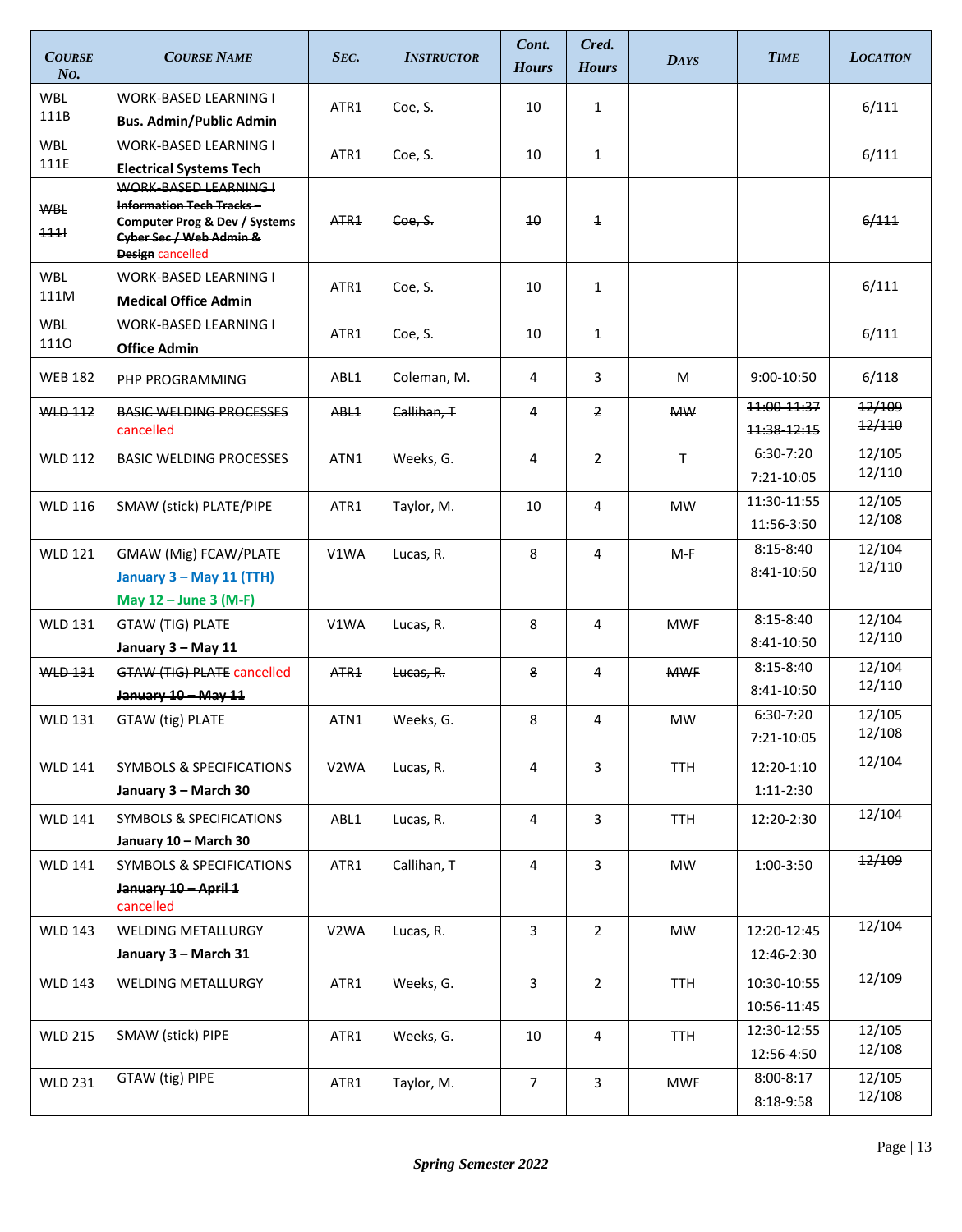| <b>COURSE</b><br>N <sub>O</sub> | <b>COURSE NAME</b>               | SEC.              | <b>INSTRUCTOR</b> | Cont.<br><b>Hours</b> | Cred.<br><b>Hours</b> | <b>DAYS</b> | <b>TIME</b>  | <b>LOCATION</b> |
|---------------------------------|----------------------------------|-------------------|-------------------|-----------------------|-----------------------|-------------|--------------|-----------------|
| <b>WLD 251</b>                  | <b>FABRICATION II</b>            | ATR1              | Taylor, M.        |                       | 3                     | <b>TTH</b>  | 8:00-8:17    | 12/105          |
|                                 |                                  |                   |                   |                       |                       |             | $8:18-11:10$ | 12/OUTSIDE      |
|                                 |                                  |                   |                   |                       |                       |             |              | <b>WLD SHOP</b> |
| <b>WLD 262</b>                  | <b>INSPECTION AND TESTING</b>    | V <sub>2</sub> WA | Lucas, R.         | 4                     | 3                     | M-F         | 12:20-12:50  | 12/104          |
|                                 | April $4 - May 11 (M-Th)$        |                   |                   |                       |                       |             | 12:51-2:30   | 12/104          |
|                                 | May $12 -$ June 3 (M-F)          |                   |                   |                       |                       |             |              |                 |
| <b>WOL 110</b>                  | <b>BASIC CONSTRUCTION SKILLS</b> | ATR1              | Humphrey, D       | 5                     | 3                     | <b>MW</b>   | $2:40-3:30$  | 13/103          |
|                                 |                                  |                   |                   |                       |                       |             | 3:31-5:05    | 15/120          |

Please note: Due to the ongoing COVID-19 situation, all courses are subject to change in delivery method. These changes may require the use of video conferencing and video chat services as some virtual classes may require more interactive engagement than others. Please continue to monitor your student email, your course schedule, and Bladen Community College's website for the most current information.

#### *OTHER PROGRAMS AVAILABLE AT BCC*

Bladen Community College and Fayetteville Technical Community College have joined forces to enable BCC students to complete degrees in several programs. BCC students may dually enroll at both BCC and FTCC to complete certificates, diplomas, and degrees in:

> Accounting Hospitality Management Physical Therapist Assistant

Students interested in the Accounting, Hospitality Management or Physical Therapist Assistant programs should contact Crystal Dowd at 910.879.5620 o[r cdowd@bladencc.edu.](mailto:cdowd@bladencc.edu)

<http://www.bladencc.edu/campus-resources/bookstore/>